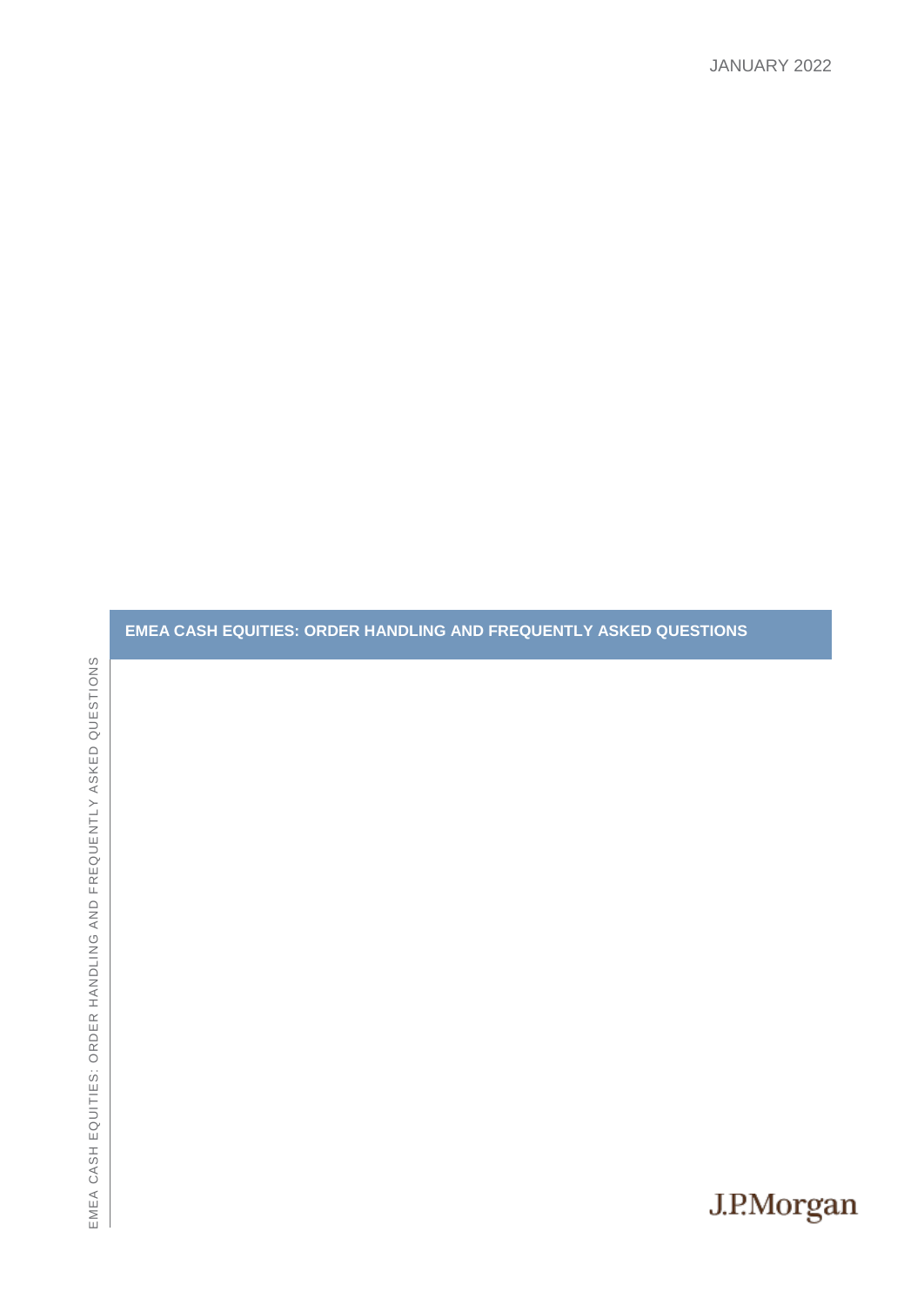# **Table of contents**

| 5. |  |
|----|--|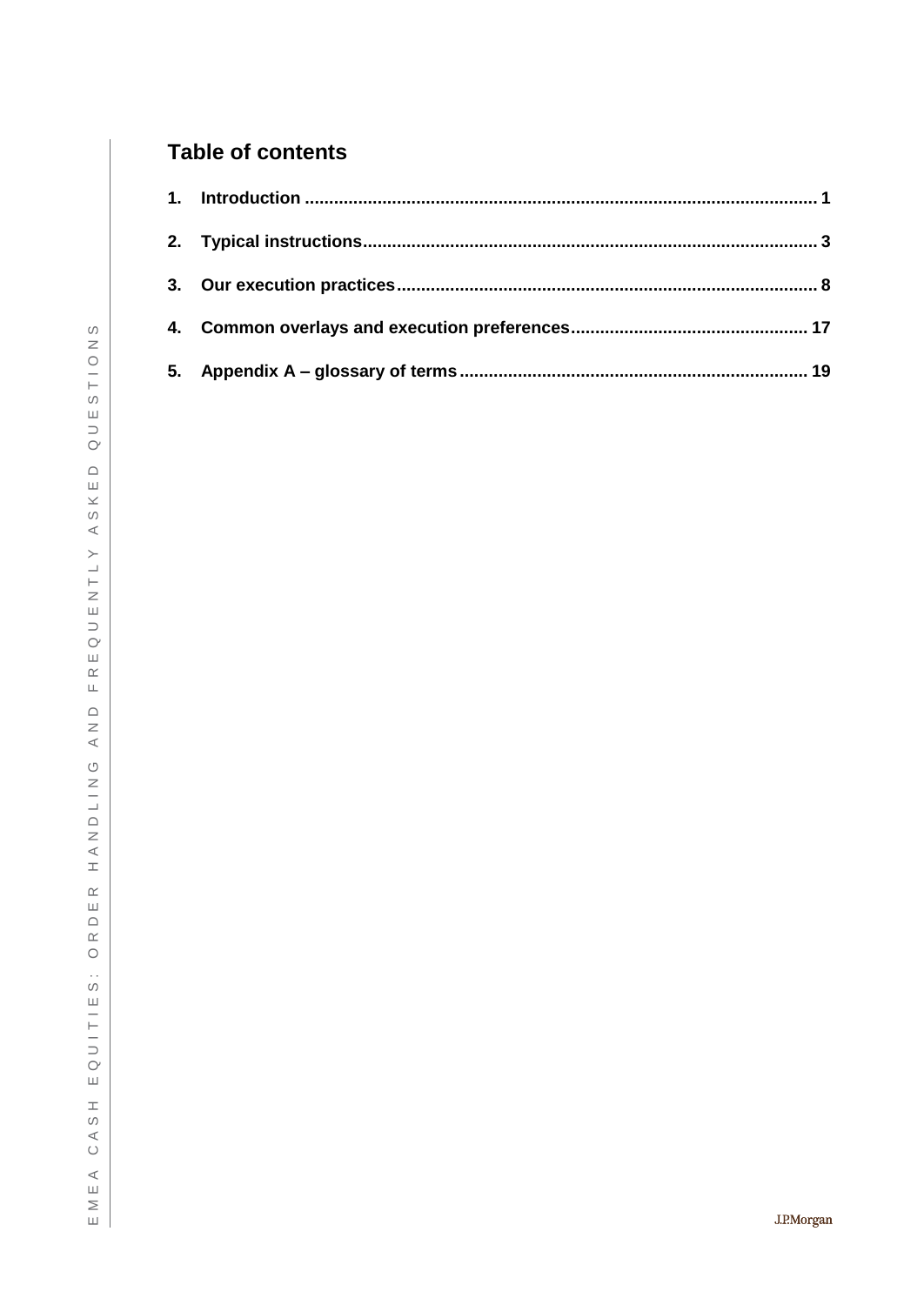# <span id="page-2-0"></span>**1. Introduction**

This document provides illustrations and answers to frequently asked questions on the approach that J.P. Morgan Securities plc (**JPMS plc)** and J.P. Morgan SE **(JPM SE)** will generally take when executing client orders in cash equities and *equity like instruments*. In this document, JPMS plc and JPM SE shall together be referred to herein as **J.P. Morgan**, **we** or **us** as appropriate).

This document describes:

- the range of client instructions that we typically receive;
- the practices we expect to employ when executing such instructions;
- the nature and methodologies behind the practices themselves; and
- key order-by-order and standing instructions (or preferences) that you may specify and which may further influence the way in which your order is executed.

We use certain industry terms marked in italics. Where we do not immediately explain them, please refer to the glossary at Appendix A.

For the avoidance of doubt, this document does not constitute part of the J.P. Morgan Execution Policy. The J.P. Morgan Execution Policy is available [here.](https://www.jpmorgan.com/directdoc/mifidii-appendix2-cash-equities-policy.pdf)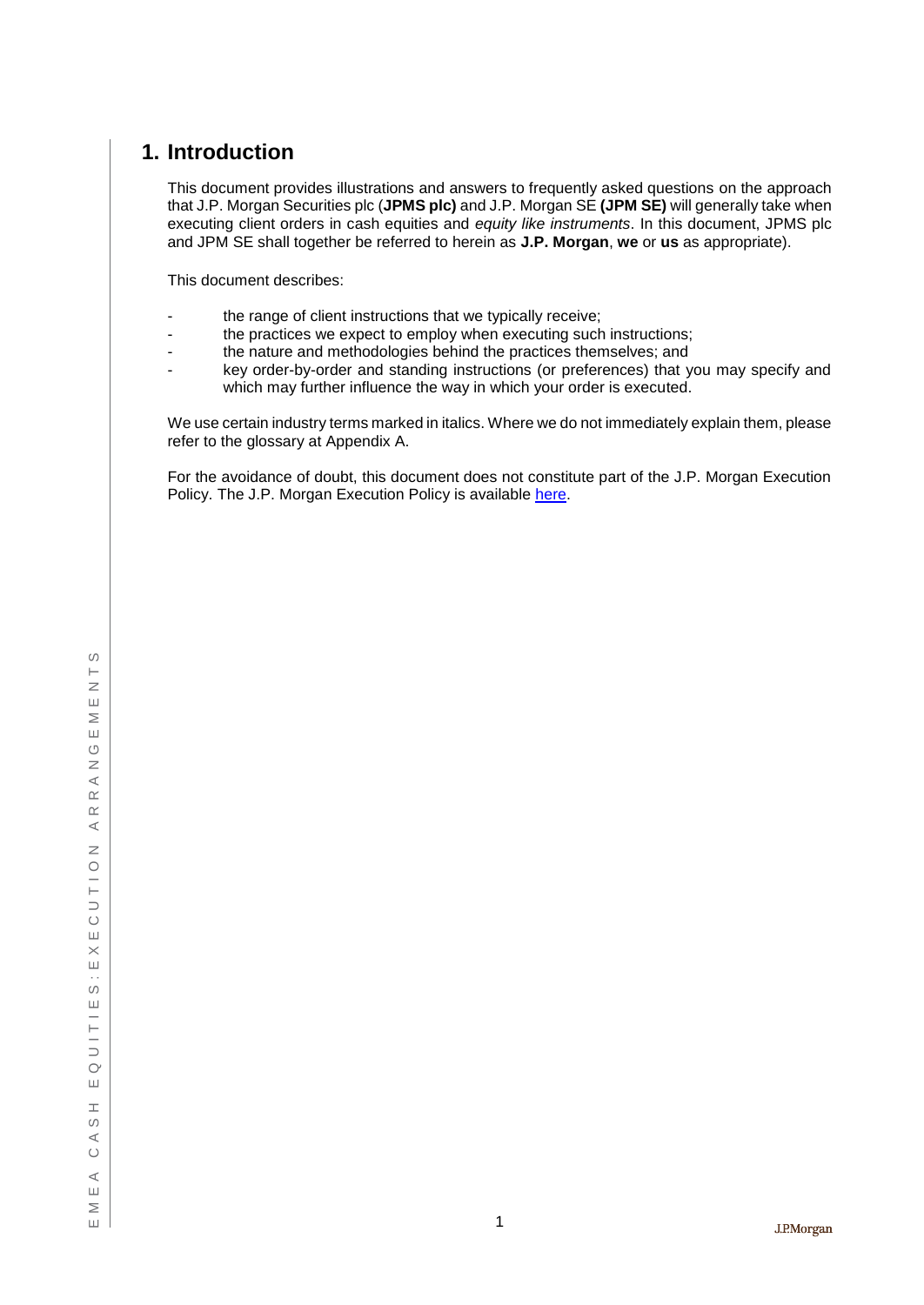## **IMPORTANT DISCLAIMER:**

**This document (the EMEA Cash Equities: Order Handling Illustrations and Frequently Asked Questions Document, or the Document) is provided for your information only and does not supersede any agreement in place between you and J.P. Morgan. This Document does not constitute: (i) research or a product of our research department, (ii) an offer to sell, a solicitation of an offer to buy, or a recommendation for any investment product or strategy, or (iii) any investment, legal or tax advice. You are solely responsible for deciding whether any investment product or strategy is appropriate for you based upon your investment goals, financial situation, and tolerance for risk.**

**For the avoidance of doubt, this Document does not constitute part of the J.P. Morgan Execution Policy.**

**The information contained herein is as of the date on the front cover of the Document or as otherwise indicated and J.P. Morgan does not undertake any obligation to update such information. All content, data, statements, and other information are not warranted as to completeness or accuracy and are subject to change without notice.**

**Without limiting any of the foregoing, to the fullest extent permitted by applicable law, in no event shall J.P. Morgan have any liability for any special, punitive, indirect, or consequential damages (including lost profits or lost opportunity), in connection with the information contained in this Document, even if notified of the possibility of such damages.**

**This Document is proprietary to J.P. Morgan. Any unauthorized use, dissemination, distribution or copying of this Document, in whole or in part, is strictly prohibited.**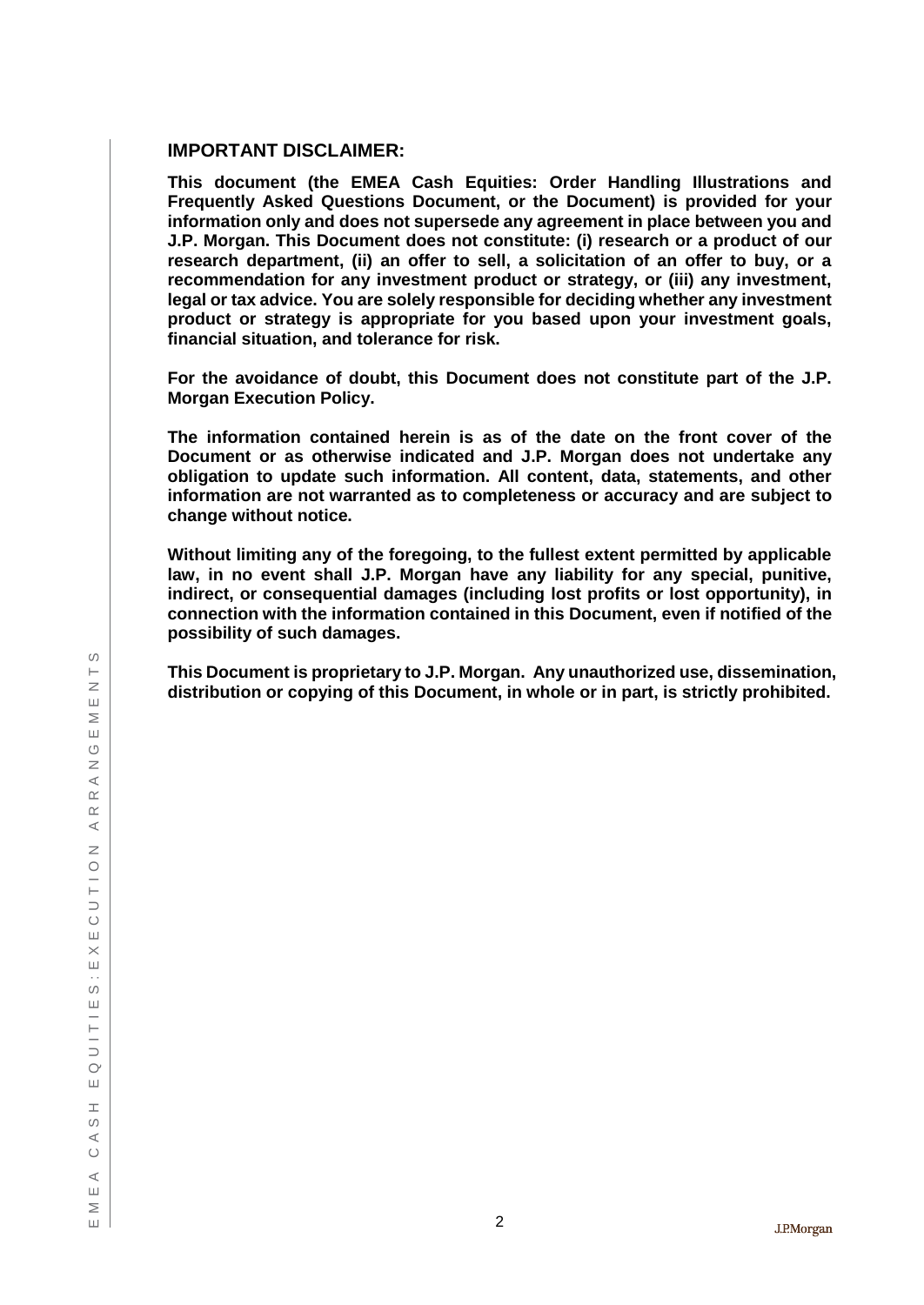# <span id="page-4-0"></span>**2. Typical instructions**

We have set out below the range of instructions that we typically receive and which provide the best collective illustration as to how we will usually execute orders on your behalf. We have termed these instructions **typical instructions**.

This list is not exhaustive; should you wish to discuss our treatment of an instruction which is not listed, please get in touch with your usual J.P. Morgan contact.

We have divided our typical instructions into two categories:

Working orders: those orders which cannot, by virtue of their nature or size, be sent immediately to one or more *execution venues*; and

Routing orders: those orders which can be sent immediately to one or more *execution venues*.

When we execute a working order, we expect to generate routing orders on your behalf which we will treat in the same way as if we had received the routing order from you directly.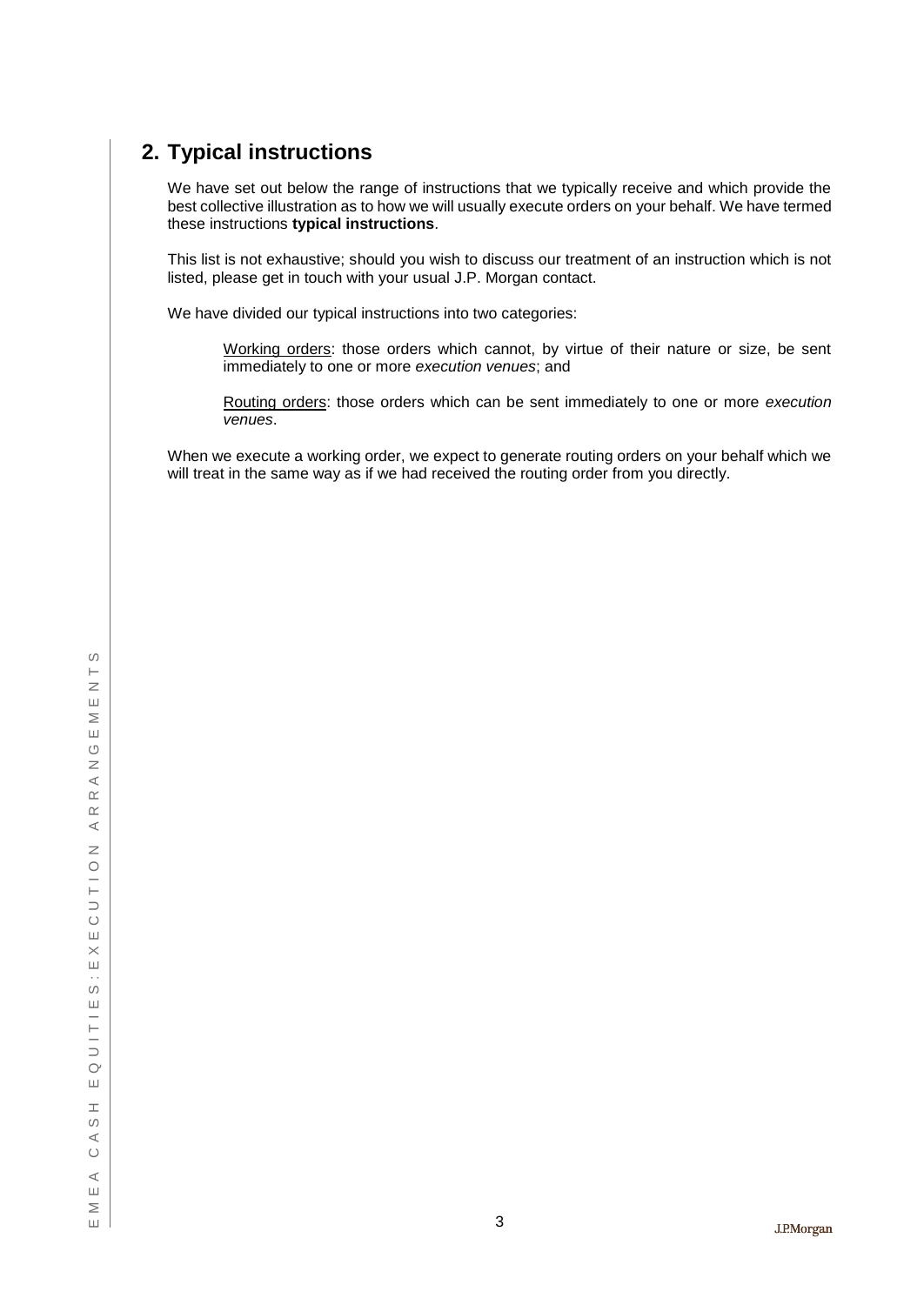# **Typical working orders**

| <b>Order Instruction</b>                        | <b>Description</b>                                                                                                                                                                                                                                                                                                                                                                                                                                                                                                                                    |
|-------------------------------------------------|-------------------------------------------------------------------------------------------------------------------------------------------------------------------------------------------------------------------------------------------------------------------------------------------------------------------------------------------------------------------------------------------------------------------------------------------------------------------------------------------------------------------------------------------------------|
| Volume-weighted<br>average price<br>(VWAP)      | A request to execute an order over the specified time period and to obtain<br>an average price as close to the VWAP over that period as possible.<br>The executed volume of the order should aim to follow the distribution of<br>volume executed by the market as a whole during that period.<br>Limit prices and maximum participation rate constraints may also be<br>applied to this request. As appropriate to the indicated time-frame,<br>instructions may include inclusion or avoidance of either the opening or<br>closing auction periods. |
| <b>Time-weighted</b><br>average price<br>(TWAP) | Similar to VWAP with the exception that execution should occur at a more<br>or less even rate throughout the period of execution.                                                                                                                                                                                                                                                                                                                                                                                                                     |
| Percentage of<br>volume (POV)                   | A request to progress an order at a client defined rate which is expressed<br>as percentage of the addressable volume observed on the market as a<br>whole. We often refer to the indicated percentage of volume as the<br>participation rate.                                                                                                                                                                                                                                                                                                        |
| <b>POV with discretion</b>                      | Similar to the above instruction but with specified lower and upper bounds<br>to the participation rate.                                                                                                                                                                                                                                                                                                                                                                                                                                              |
| <b>Laddered POV</b>                             | A request to execute at a specific participation rate with an additional<br>instruction to modify the rate of execution if the market reaches a specified<br>price level.                                                                                                                                                                                                                                                                                                                                                                             |
| Implementation<br>shortfall (IS)                | A request to execute an order whilst exercising some discretion over the<br>pace of the execution according to our view of the market and the potential<br>availability of liquidity. The trader or algorithm will usually be expected to<br>minimise both <i>market impact</i> and <i>timing risk</i> by executing at some<br>minimum approximate participation rate whilst taking the opportunity to<br>accelerate execution if this can be achieved without material adverse price<br>movement.                                                    |
| Get done within limit                           | A request to obtain as much available liquidity as possible within the<br>specified limit price: the trader is expected to buy or sell shares urgently.<br>There is no maximum participation rate, within the specified price we are<br>expected to buy or sell shares as quickly as possible until the order is<br>completed.                                                                                                                                                                                                                        |
| Close subject to<br>volume                      | A request to execute as much of the order as possible at the closing price<br>of the relevant security but with constraints placed on the participation rate<br>that any order submitted to the relevant trading venue should represent of<br>the final closing auction volume.                                                                                                                                                                                                                                                                       |
| <b>Target close</b>                             | A request to try to obtain the closing price for the submitted order but with<br>discretion allowed for a trader or algorithm to work part of the order prior to<br>the closing auction to avoid excessive market impact during the closing<br>auction. Participation rates may be specified for the closing auction and the<br>continuous trading period prior to it.                                                                                                                                                                                |
| <b>Multiple instructions</b>                    | An order in which you may work very closely with the trader handling your<br>order throughout its lifecycle. You may update your instructions frequently<br>throughout the lifecycle of the order. The resulting instruction may form a<br>hybrid of the other instructions that we describe.                                                                                                                                                                                                                                                         |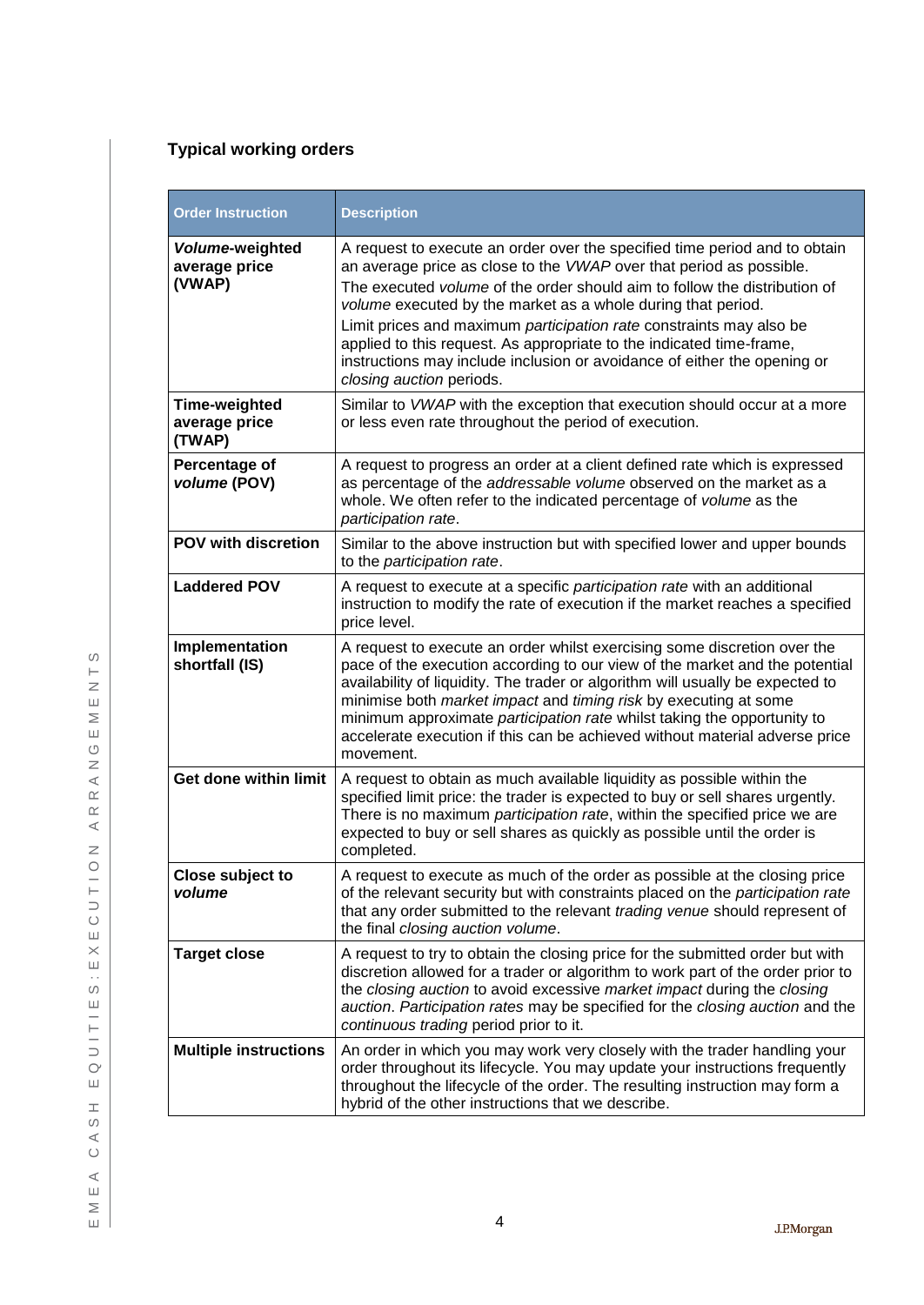## **How we handle typical working orders**

The table below summarizes both the important execution factors for each typical working order, together with the relevance of each of our execution practices. Each of the execution practices listed in the table is described in the following section:

| Volume Weight Avenue Price (VWAIA)<br>Time Weighted Average Price<br>Percentage of Volume (POV) |           | POL with Discretion | Imperience of Shortfull |              |                  |                 | Close Subject to Volume<br>Get Done Within Limit |           | <b>Multiple Instituctions</b> |           |
|-------------------------------------------------------------------------------------------------|-----------|---------------------|-------------------------|--------------|------------------|-----------------|--------------------------------------------------|-----------|-------------------------------|-----------|
| <b>Priority of Execution Factors</b>                                                            |           |                     |                         |              |                  |                 |                                                  |           |                               |           |
| Price                                                                                           | H         | 내                   | 92<br>21                | 내            | u u              | œ<br>画面         | H                                                | 맖         | 믦                             | ÷         |
| Speed                                                                                           | H         | Ŧ                   | 9                       | B.           | 9                | $\bullet$<br>۵ē | Ŧ                                                | 00<br>۰o  | 0O<br>۰o                      |           |
| Costs                                                                                           | 88        | 3                   | 88                      | 8            | 88               | 8               | 8                                                | 88        | 8                             |           |
| Likelihood Of Execution                                                                         | 8         | 3                   | 묾                       | ÷            | ٢Ē               | 35              | ÷                                                | ÷         | 85                            |           |
| <b>Relevance of Execution Practices (Order Working)</b>                                         |           |                     |                         |              |                  |                 |                                                  |           |                               |           |
| Time Based Scheduling                                                                           | Ŧ         | E.                  | ٦O<br>ōō                | 00<br>٦ō     | 88               | œ<br>٦O         | ٥o<br>ōō                                         | D٥<br>ĎŌ  | 95                            | IО<br>۸a  |
| Volume-Based Scheduling                                                                         | 8         | 5                   | 9                       | 95           | ٦Į.              | 55              | 88                                               | ٢F        | 85                            | ٦n<br>m۳  |
| Discretionary Scheduling for Market Impact and Risk                                             | DΟ<br>חר  | oo                  | oo<br>٦O                | 0O<br>٦O     | 88               | 95              | oo<br>٦o                                         | 88        | 88                            | חר<br>۵   |
| Scheduling Overlays (Signal Based Scheduling)                                                   | H         | ٦.                  | g.                      | ٢t           | 9                | H               | oo<br>הר                                         | 88        | 98                            | DО<br>me  |
| Spread and Short Term Price Capture                                                             | ¥         | ۳Ţ                  | 5                       | ÷            | ٦Į.              | 믦               | DO.<br>٦ō                                        | oo<br>٦ō  | 88                            | ٦O<br>۰ı  |
| Fair Value and Price Protection                                                                 | 0O<br>٦ñ  | oo<br>n             | oo<br>הר                | 0O<br>הר     | 88               | DO.<br>۸ō       | DO.<br>הר                                        | oo<br>הר  | oo<br>DО                      | DО<br>۲¢  |
| Minimum Acquisition Size                                                                        | DO.<br>٦O | ۵o<br>n m           | DO<br>DΩ                | $\Box$<br>٦O | $\Box$<br>$\Box$ | 8               | DΟ<br>no                                         | DO.<br>0O | ٦O<br>٦O                      | ם<br>m m  |
| <b>Relevance of Execution Practices (Order Routing)</b>                                         |           |                     |                         |              |                  |                 |                                                  |           |                               |           |
| Internalisation (Centralised Liquidity Access)                                                  | 9         | 85                  | 9                       | 85           | 98               | H               | 9                                                | 88        | ¥                             | ٦O<br>56  |
| Internalisation (Continuous Natural Access Service)                                             | H         | ٦I                  | 8                       | 90           | TT<br>90         | 8               | H                                                | 88        | 8                             | m m<br>ū۵ |
| Manual Internalisation                                                                          | 8         | 8                   | 88                      | oo<br>ōō     | 3                | DO.<br>O۵       | ٥o<br>œ۵                                         | 8         | 88                            | n o<br>Œ  |
| Routing of Marketable Orders                                                                    | ¥         | H                   | 5                       | 95           | ÷                | 읽               | 55                                               | 88        | 읽                             | ٦O<br>۲Œ  |
| Routing of Non-Marketable Orders                                                                | 8         | Ŧ                   | g.                      | Ŧ            | Ŧ                | ۸O<br>۸O        | oo<br>œ۵                                         | oo<br>٦n  | 25<br>د ا                     | DО<br>Œ   |
| Routing to Non-Displayed, Periodic Auction and Other Passive Venues                             | 8         | oo<br>œ             | 88                      | 88           | 88               | 88              | oo<br>$\blacksquare$                             | 85        | oo<br>٦O                      | סכ<br>Œ   |
| Routing of orders for the opening or closing Auctions                                           | 8         | 8                   | 8                       | 8            | 8                | 88              | 8                                                | E.        | 8                             | 00<br>ō٥  |

| <b>Key (Execution Factors)</b> |  |  |  |  |  |
|--------------------------------|--|--|--|--|--|
| Most Important                 |  |  |  |  |  |
| Important                      |  |  |  |  |  |
| Somewhat Important             |  |  |  |  |  |
| Not Considered                 |  |  |  |  |  |

| <b>Key (Execution Practices)</b> |  |  |
|----------------------------------|--|--|
| <b>Core Execution Practice</b>   |  |  |
| Supporting Execution Practice    |  |  |
| May be Used if Appropriate       |  |  |
| Not Relevant                     |  |  |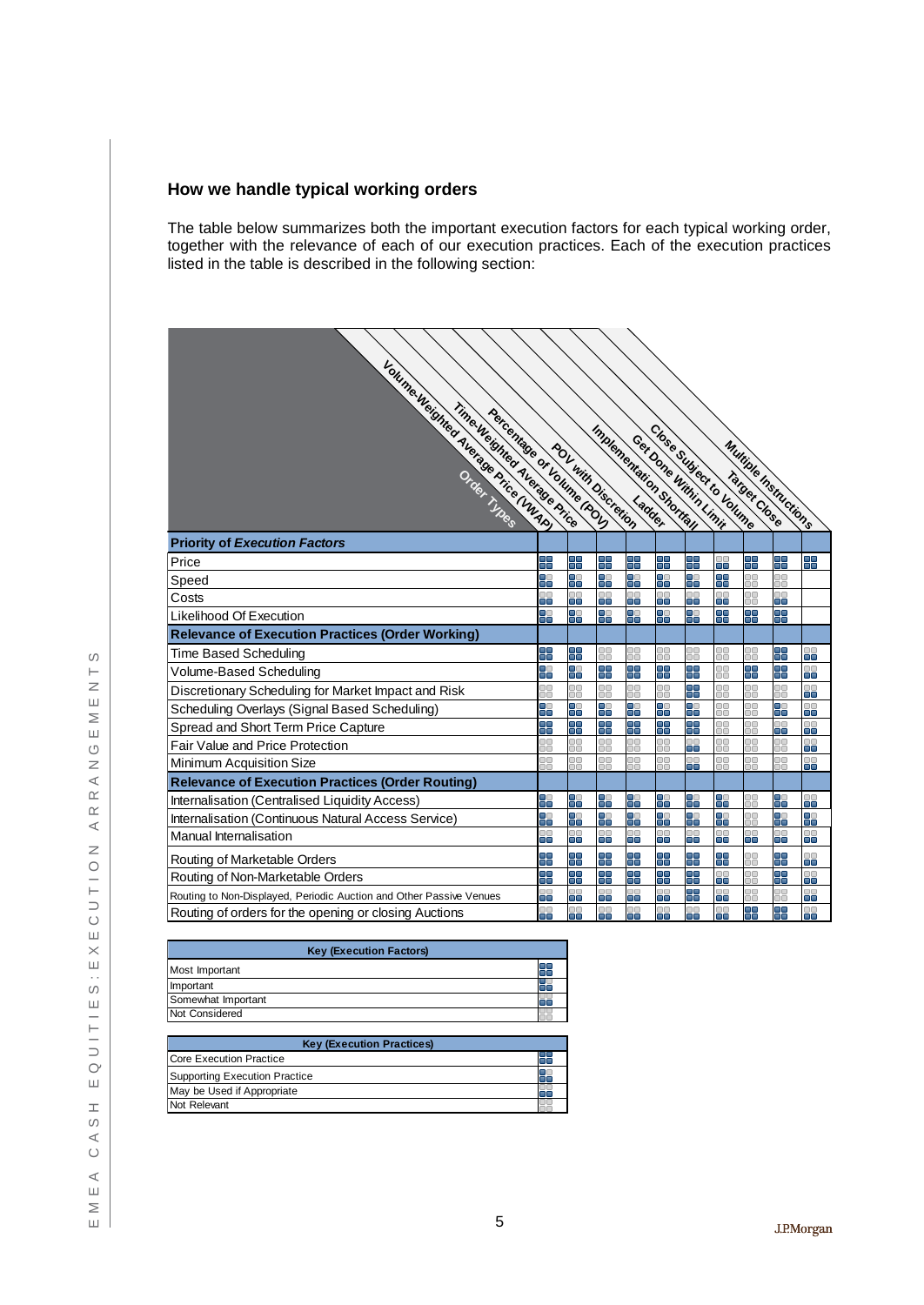## **Typical routing orders**

| <b>Order Instruction</b>                                 | <b>Description</b>                                                                                                                                                                                                                                                                                                                                                                                                                   |
|----------------------------------------------------------|--------------------------------------------------------------------------------------------------------------------------------------------------------------------------------------------------------------------------------------------------------------------------------------------------------------------------------------------------------------------------------------------------------------------------------------|
| <b>Standard intra order</b>                              | An order with no limit price which is expected to execute immediately with<br>existing buyers or sellers in the market.                                                                                                                                                                                                                                                                                                              |
| <b>Standard intraday</b><br>marketable limit<br>order    | An order which either has no limit price or where the limit price is such that,<br>given prevailing market conditions, at least part of the order is likely to<br>match immediately with existing buyers or sellers.                                                                                                                                                                                                                 |
| <b>Standard non-</b><br>marketable limit<br>order        | An order with a limit price such that the order is not expected to execute<br>immediately but should be routed to a venue with the aim of maximising the<br>probability of an execution at that price whilst minimising the time taken to<br>achieve that execution.                                                                                                                                                                 |
| Iceberg order                                            | An order with an instruction to display only a portion of its overall size on<br>the relevant trading venue. As the displayed portion is executed, another<br>tranche of the order may then be displayed for execution.                                                                                                                                                                                                              |
| Order for the close                                      | An order to be executed, in its entirety at the closing price of the relevant<br>trading venue for the security. This may or may not have a limit price<br>attached.                                                                                                                                                                                                                                                                 |
| <b>Standard</b><br>dark/passive order<br>(mid-point peg) | An order to execute across a range of non-displayed, periodic auction and<br>other passive execution venues with a price no-worse than the prevailing<br>mid-point <sup>1</sup> at the time of execution. Once available, this order type may<br>also interact with our Continuous service if you have opted to use it.<br>A limit price or minimum-acquisition / minimum-execution quantity may be<br>attached.                     |
| Internal dark/passive<br>order (mid-point<br>peg)        | An order to be executed at a price no worse than the mid-point of the<br>prevailing consolidated best bid / offer, within our continuous service. Such<br>an order may have a limit price attached which will be observed.                                                                                                                                                                                                           |
| Internal dark/passive<br>order (near-touch<br>peg)       | An order to be executed at a price no worse than the near-touch of the<br>prevailing consolidated best bid/offer <sup>2</sup> , within our continuous service. Such<br>an order may have a limit price attached which will be observed.                                                                                                                                                                                              |
| <b>Conditional order</b>                                 | An order type which may be sent to a supporting venue to search for other<br>matching orders. If the conditional order is matched, a message is returned<br>to the execution algorithm which returns to the venue with a firm order to<br>execute at a price no worse than the prevailing mid-point. Note that<br>conditional orders are only available through the use of our own algorithms;<br>they may not be accessed directly. |

 $\overline{1}$ <sup>1</sup> This may be the mid-point of the *primary market* for the security or the *consolidated mid-point* depending on the venue being used.

 $2$  Only available to institutional clients for position building.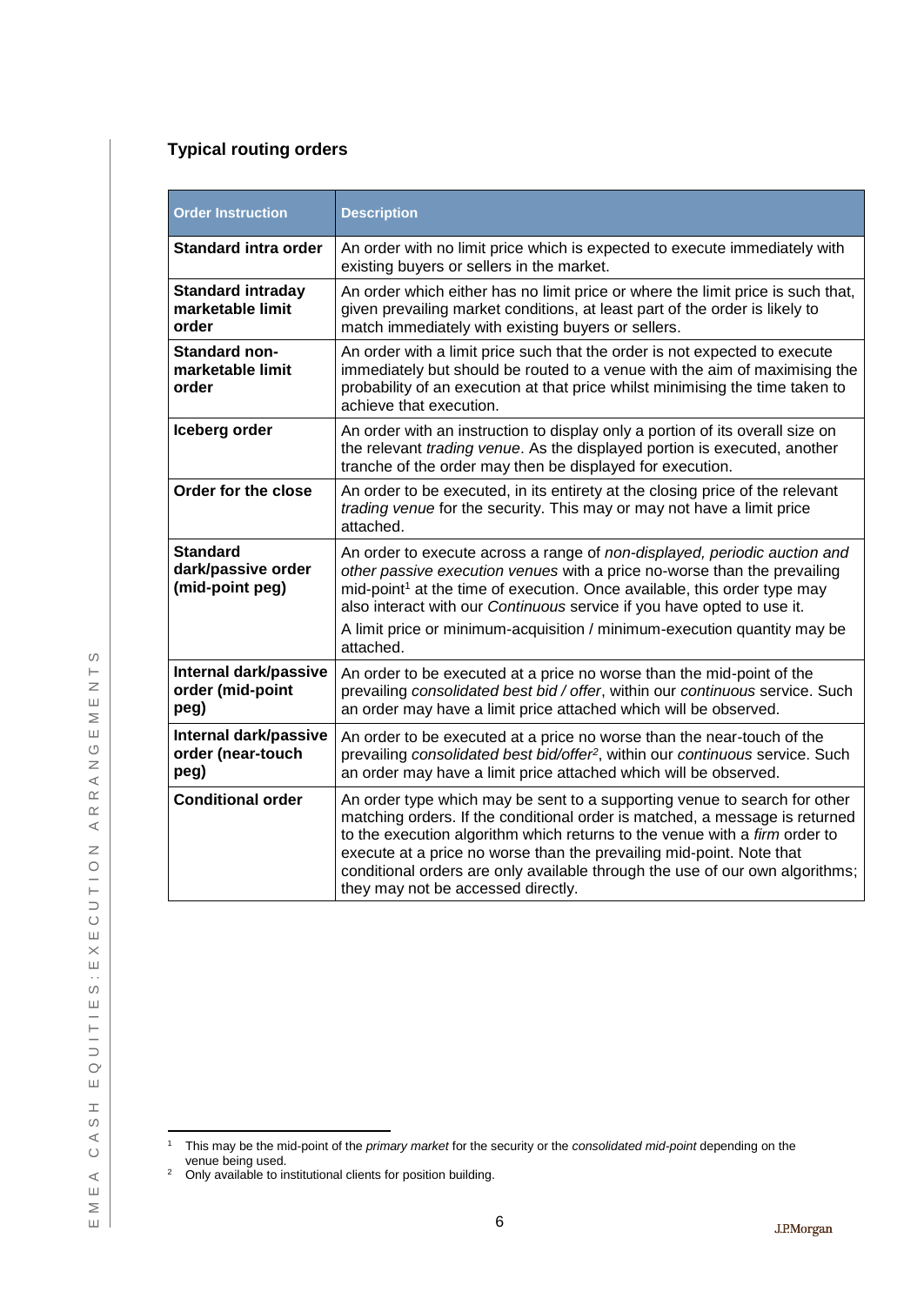## **How we handle typical routing orders**

The table below summarizes both the important execution factors for each typical working order, together with the relevance of each of our execution practices. Each of the execution practices listed in the table is described in the following section:

| Standard Dankhassine Order Iniduound Read<br>Standard Intractor Marketsbie Limit Order<br>Standard Nonmarketable Unit Order |              | Internal Dalk Rassine Order Inear-touch Read<br>Internal Data Raggius Order Inidioperation |           |           |               |          |              | Conditional Order |                  |
|-----------------------------------------------------------------------------------------------------------------------------|--------------|--------------------------------------------------------------------------------------------|-----------|-----------|---------------|----------|--------------|-------------------|------------------|
| <b>Priority of Execution Factors</b>                                                                                        |              |                                                                                            |           |           |               |          |              |                   |                  |
| Price                                                                                                                       | m m<br>n۳    | m (m<br>n٦                                                                                 | 30<br>٦Ō  | oα<br>nā  | ۰o<br>ōō      | 88       | 쁚            | H                 | ÷                |
| Speed                                                                                                                       | œ<br>ŏō      | 55                                                                                         | 옯         | 말         | $\Box$<br>oo  | Ŧ        | 85           | $\Box$<br>۸a      | oο<br>oo         |
| Costs                                                                                                                       | ٦O<br>n۵     | oo<br>o۵                                                                                   | 30<br>ōō  | oo<br>oo  | oo<br>$\Box$  | ٥o<br>nā | oo<br>ŏŏ     | oo<br>$\Box$      | oo<br>nā         |
| Likelihood Of Execution                                                                                                     | oo<br>ō٨     | 88                                                                                         | 5         | O۵<br>m m | 8             | 55       | o٥<br>m m    | oο<br>m m         | 7                |
| <b>Relevance of Execution Practices</b>                                                                                     |              |                                                                                            |           |           |               |          |              |                   |                  |
| Internalisation (Centralised Liquidity Access)                                                                              | oo<br>22     | 88                                                                                         | 88        | oo<br>oō  | oo<br>oo      | 88       | 00<br>oo     | 88                | 88               |
| Internalisation (Continuous Natural Access Service)                                                                         | oo<br>۲E     | O۰<br>ō٥                                                                                   | ٥o<br>٦O  | oo<br>oo  | $\Box$<br>oo  | Ŧ        | oα<br>œ      | o<br>ō۵           | 88               |
| <b>Manual Internalisation</b>                                                                                               | no           | oo<br>$\Box$                                                                               | ٥o<br>no  | oo<br>no  | oo<br>na      | oo<br>٦O | oo<br>ΠO     | oo<br>٦O          | oo<br>$\Box$     |
| Routing of Marketable Orders                                                                                                | ۸Œ<br>٣F     | 85                                                                                         | oo<br>n a | ٦,        | $\Box$<br>8 O | 88       | 00<br>$\Box$ | 00<br>na          | $\Box$<br>$\Box$ |
| Routing of Non-Marketable Orders                                                                                            | oo<br>$\Box$ | oo<br>00                                                                                   | ۳J)       | æ         | 88            | 88       | 00<br>oo     | $\Box$<br>00      | 88               |
| Routing to non-displayed, periodic-auction and other passive venues                                                         | 88           | $\Box$<br>۸×                                                                               | 88        | OΟ<br>ōō  | oo<br>oō      | ٣J       | oo<br>ōō     | OΟ<br>ōō          | 띩                |
| Routing of orders for the opening or Closing Auctions                                                                       | oo<br>nn     | oo<br>ōο                                                                                   | 88        | OΟ<br>ō٥  | 8             | 88       | oo<br>٦ō     | OΟ<br>ōō          | 88               |

| <b>Key (Execution Factors)</b> |  |
|--------------------------------|--|
| Most Important                 |  |
| Important                      |  |
| Somewhat Important             |  |
| Not Considered                 |  |

| <b>Key (Execution Practices)</b> |  |  |  |
|----------------------------------|--|--|--|
| Core Execution Practice          |  |  |  |
| Supporting Execution Practice    |  |  |  |
| May be Used if Appropriate       |  |  |  |
| Not Relevant                     |  |  |  |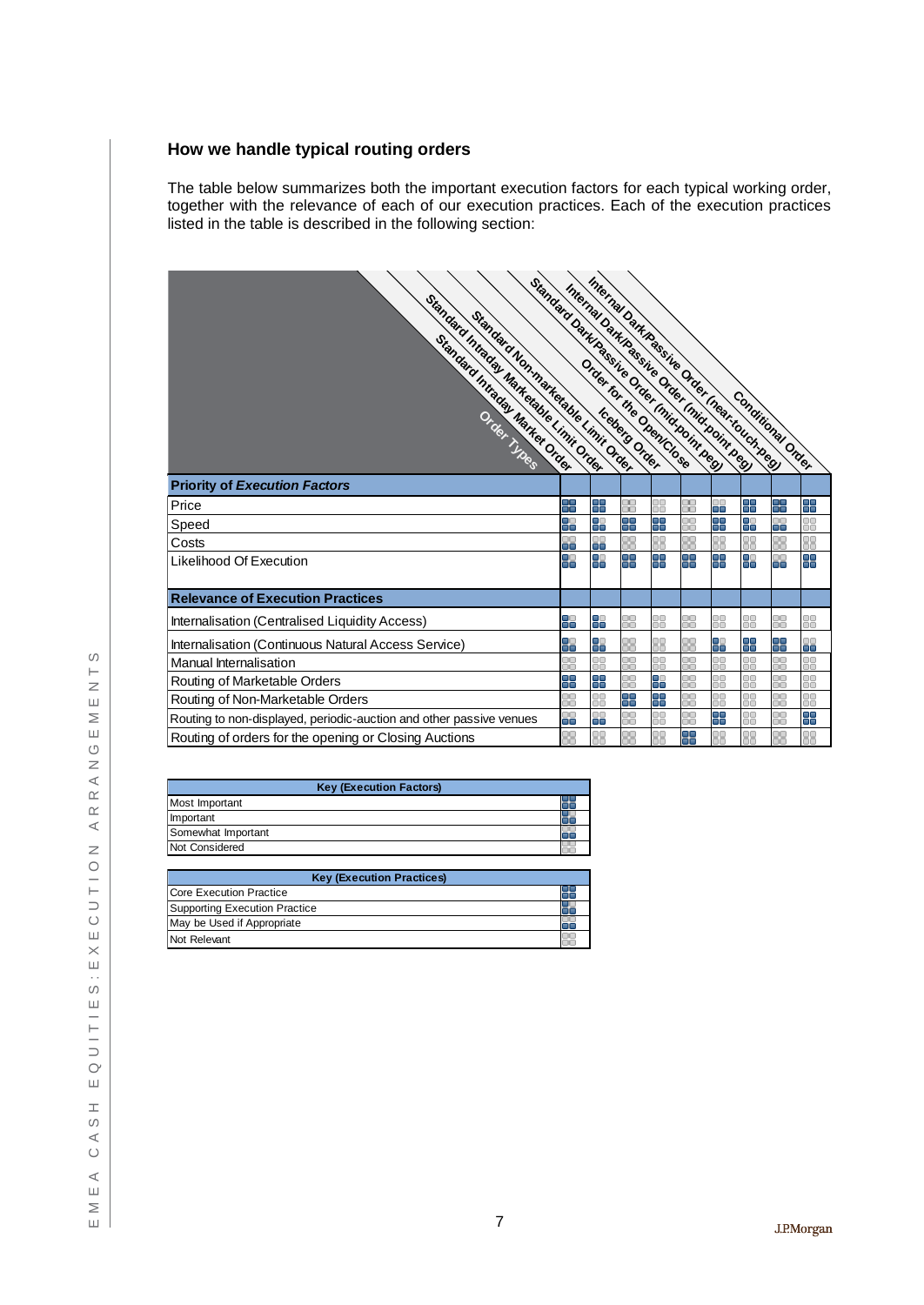## <span id="page-9-0"></span>**3. Our execution practices**

These are the building blocks of our service that we may use to execute your order. Some are fundamental to every order that we handle; others will only be applicable to certain types of instruction. The tables in the previous section show how these practices apply to the different types of instruction that we typically receive.

### **We have divided our execution practices into two categories:**

- (a) Order routing and internalization practices: how we choose which of the venues, we have access to, should be used to execute all or part of your order. How we may use our own liquidity to execute part of your order at our discretion.
- (b) Order working practices: how we manage orders that require some form of scheduling. How and when we generate routing orders and set the parameters of those orders.

## **(a) Order routing, matching and internalisation practices**

## **(i) Internalisation and matching**

Subject to applicable regulation, these activities may be performed on an over the counter basis, in our capacity as a Systematic Internaliser or by concluding the transaction under the rules of a trading venue.

We may manually or automatically internalise an order on your behalf.

## **Manual Processes**

We may obtain liquidity manually for you in one of the following ways:

- Cross: by occasionally executing all or part of your order against either another client's order. Usually we will conclude the resulting execution using an external trading venue in this case.
- House: by executing all or part of your order against our own books.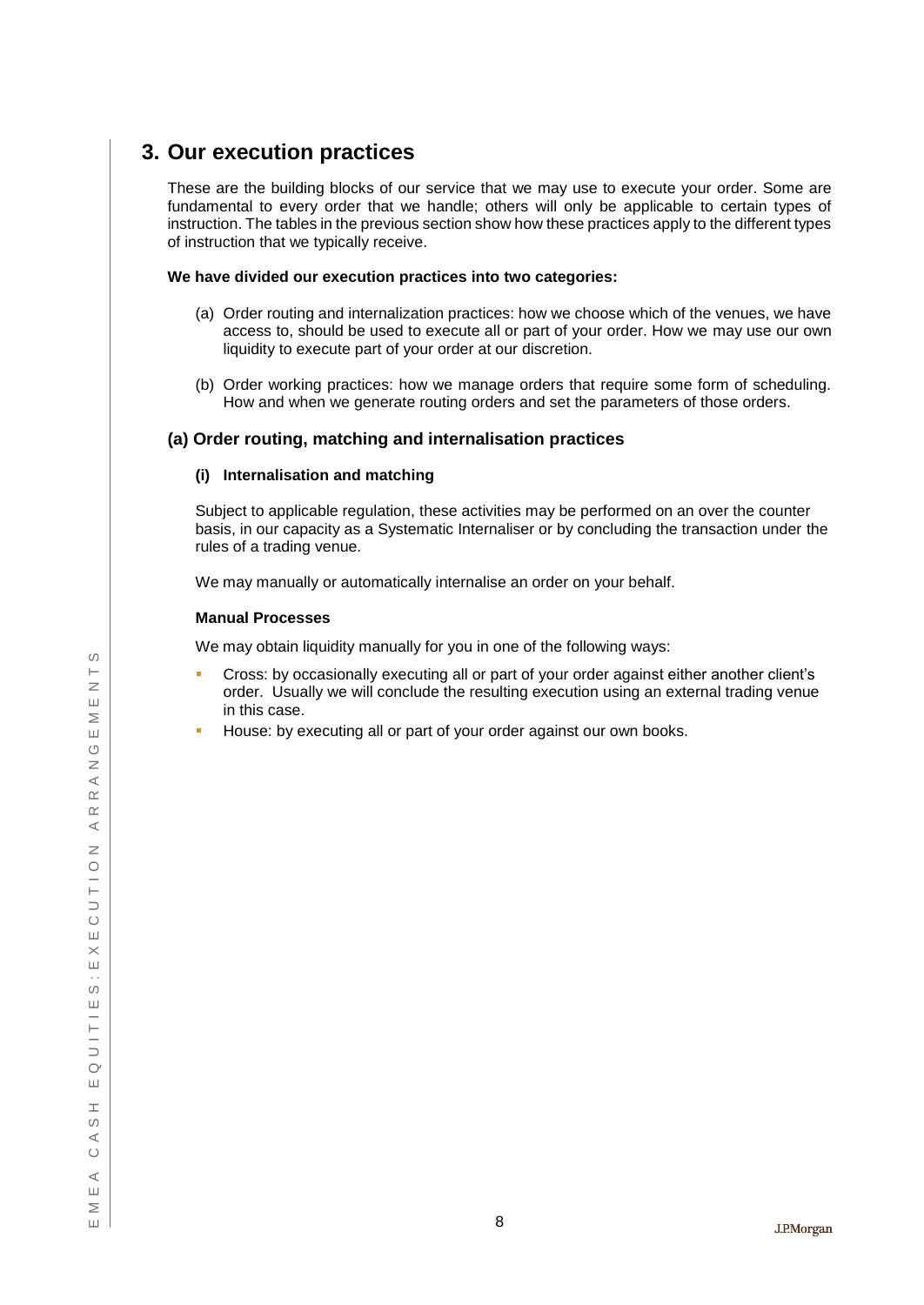#### **Automatic Internalisation Processes**

We offer the following automatic internalisation services:

- **Continuous (opt-out)**
- **Liquidity+ (opt-out)**
- **CloseX** (opt-out)
- **Direct to Capital (bespoke set-up)**
- **Liquidity Complete (opt in)**

#### **Continuous**

Our *continuous* service provides clients with the opportunity to access J.P. Morgan liquidity that arises from committed principal trading interests that the firm has acquired in the course of facilitating client business. We may also match your order with another client's order - in this case your order will be brought onto a trading venue and your execution will be marked with the Market Identifier Code (MIC) of the relevant trading venue.

You may use our *continuous* service directly, through one of our routing order types, or indirectly through one of our algorithms. If you use one of our algorithms they will search the service for opposing trading interests whilst also placing orders on external trading venues and other execution venues. Success in finding liquidity through the service will reduce the need to search for liquidity on external venues.

## **Liquidity+**

Our *Liquidity+* service provides clients with the opportunity to access J.P. Morgan liquidity within our Central Risk Book (CRB) which would not otherwise be available within the CNA service. The CRB broadcasts internal quotes to the Liquidity+ service where the quotes may be matched with part of your order based on the liquidity score sent on the child order by our Smart Order Router (SOR). This CRB liquidity is made available to clients either because the stock is part of our risk-managed portfolio or because the CRB is willing to meet client demand for liquidity.

If you would like to discuss our Liquidity+ service please contact your usual J.P. Morgan representative.

 $\circ$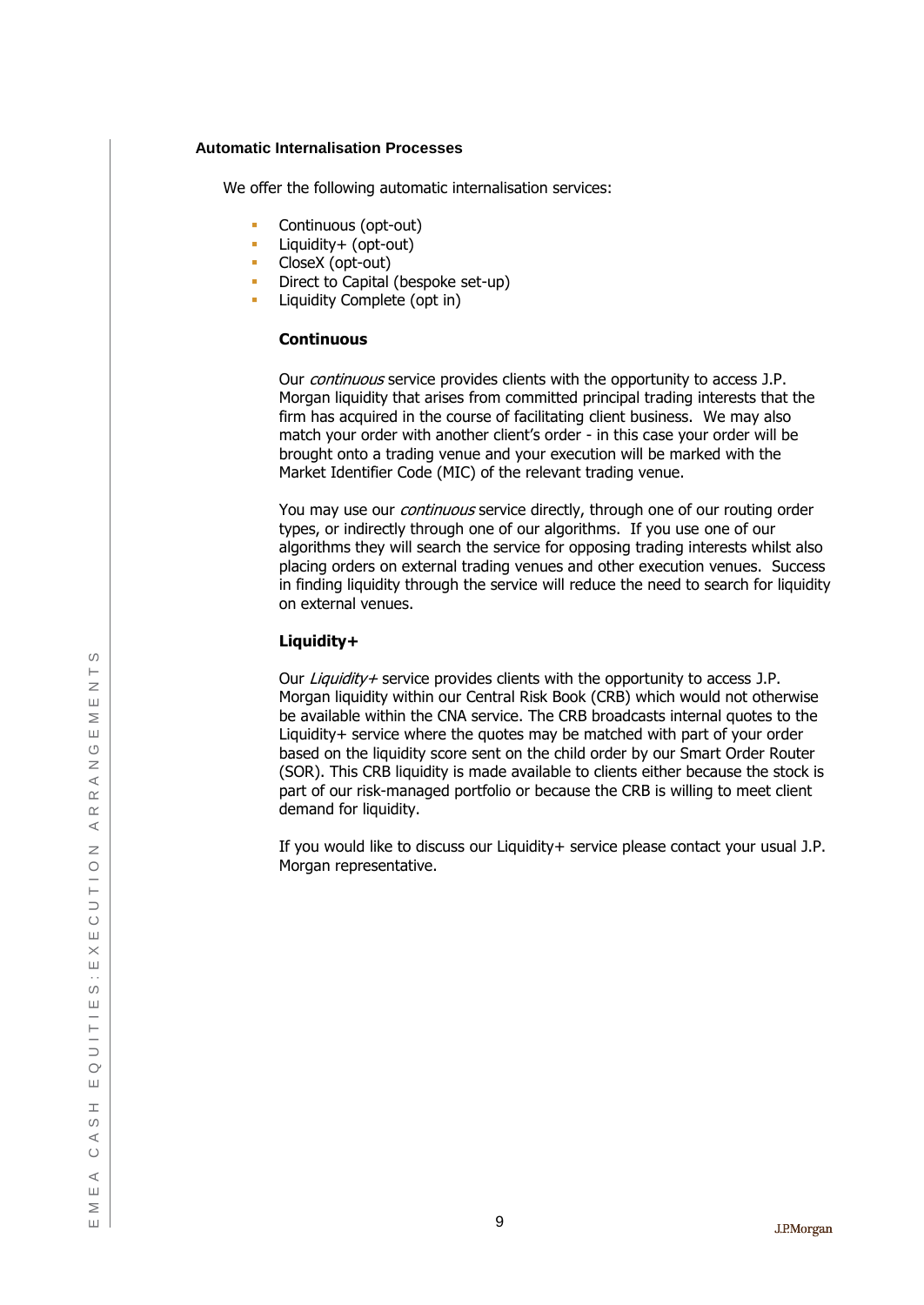## **Close X**

Our *CloseX* service provides clients with the opportunity to access J.P. Morgan liquidity during the closing auction that arises from committed principal trading interests that the firm has acquired in the course of facilitating client business. We may also match your order with another client's order - in this case your order will be brought onto a trading venue and your execution will be marked with the Market Identifier Code (MIC) of the relevant trading venue. Close X executions occur at the primary closing auction price.

You may access Close X through any of our algorithms that interact with the closing auction using a market order instruction or a limit order instruction if sufficiently marketable. If no liquidity is found in the service, the algorithm will then place your order in the primary closing auction according to your trading instructions. In this way, success in finding liquidity in Close X will diminish the need to participate in the primary closing auction.

## **Direct To Capital**

Our *Direct To Capital* service (DTC) provides clients with access to capital provided by our Central Risk Book (CRB). This service is bespoke to each client and pricing / fill rates are agreed in advance with each client wishing to use the service . DTC can be accessed via both High Touch and Electronic execution channels.

If you would like to discuss our DTC service please contact your usual J.P. Morgan representative.

## **LiquidityComplete**

Our LiquidityComplete service allows clients to receive an automatic midpoint fill from our Central Risk Book (CRB). Interaction with the CRB is controlled by our trading algorithms . When an eligible parent order meets pre -agreed characteristics (including a completion threshold), the algorithm will automatically and anonymously route the remaining quantity to the CRB. If the CRB is unable to facilitate, the algorithm will resume trading as usual .

If you would like to discuss our LiquidityComplete service please contact your usual J.P. Morgan representative.

 $\circ$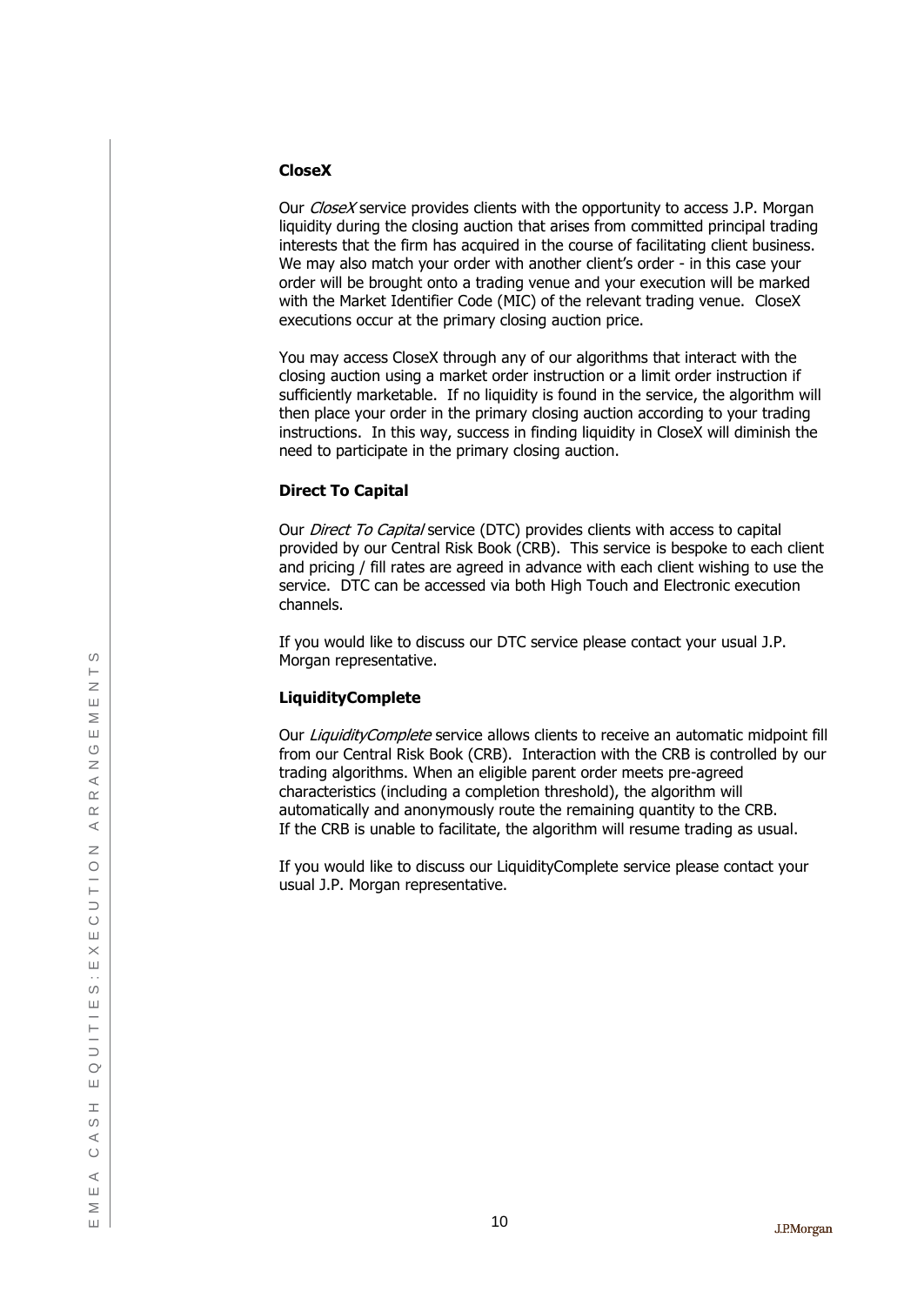## **(ii) Order routing**

The tables below describe the processes that we typically use when we are choosing between external venues or where we choose between internalisation and a range of external venues.

|                                                                                                                                                                                                                             | Routing marketable orders to external displayed venues                                                                                                                                                                                                                                                                                                                                                                                                                                                                                                                                                                                                                                                                                                                                                                                                                                                                                                                                           |
|-----------------------------------------------------------------------------------------------------------------------------------------------------------------------------------------------------------------------------|--------------------------------------------------------------------------------------------------------------------------------------------------------------------------------------------------------------------------------------------------------------------------------------------------------------------------------------------------------------------------------------------------------------------------------------------------------------------------------------------------------------------------------------------------------------------------------------------------------------------------------------------------------------------------------------------------------------------------------------------------------------------------------------------------------------------------------------------------------------------------------------------------------------------------------------------------------------------------------------------------|
| <b>What does this mean?</b>                                                                                                                                                                                                 | <b>Our process</b>                                                                                                                                                                                                                                                                                                                                                                                                                                                                                                                                                                                                                                                                                                                                                                                                                                                                                                                                                                               |
| In this situation we intend to send<br>an order, at least part of which, is<br>expected to execute immediately<br>on one or more execution venues<br>according to the market data<br>recently broadcast by those<br>venues. | To make our routing decision, we first collect real-<br>×<br>time market data on the bids and offers available on<br>the venues to which we have access to trade the<br>relevant instrument.<br>If you are using one of our automatic internalisation<br>п<br>services, our router will also check to see whether<br>we can match part of your order at a price which is                                                                                                                                                                                                                                                                                                                                                                                                                                                                                                                                                                                                                         |
| Our priorities are to fill as much of<br>the order as possible, at the best<br>price possible, within any price<br>constraint that you have provided.<br>We prioritise price, followed by<br>likelihood of execution.       | equal to or better than the best price available on an<br>external displayed venue. If this is the case, we will<br>do so before proceeding.<br>If you have opted to interact with non-displayed<br>a,<br>venues as part of routing marketable orders to<br>displayed venues, we will also send short-duration<br>orders to execute at a price better than the best<br>price available on external displayed venues.<br>If you have opted to interact with liquidity from<br>п<br>external SIs, our router will also route orders to<br>external SIs where we see a suitable quote in terms<br>of price and size. In general, we will send an order<br>to an external SI where both the quoted price is<br>equal to or better than the best price available on<br>external displayed venues, and where the quoted<br>size is greater or equal to the size of our order.<br>If we have been unable to fill the order at this point,<br>ш<br>our router will then determine which of the available |
|                                                                                                                                                                                                                             | external bids or offers should be targeted to<br>produce the best overall execution price available.<br>Often we will be able to fill your order at the same<br>price by using different execution venues or<br>combinations thereof. In these cases, our router will<br>refer to a ranking table. This table is reviewed<br>monthly and updated to prioritise venues which<br>have historically shown higher fill rates.<br>When the router has calculated a target list of bids<br>and offers it will route a single immediate or cancel<br>order to each venue on which a targeted bid or offer<br>exists. The orders will be routed more or less<br>simultaneously but in a specific order and with<br>specific timing that reduces fading risk.                                                                                                                                                                                                                                             |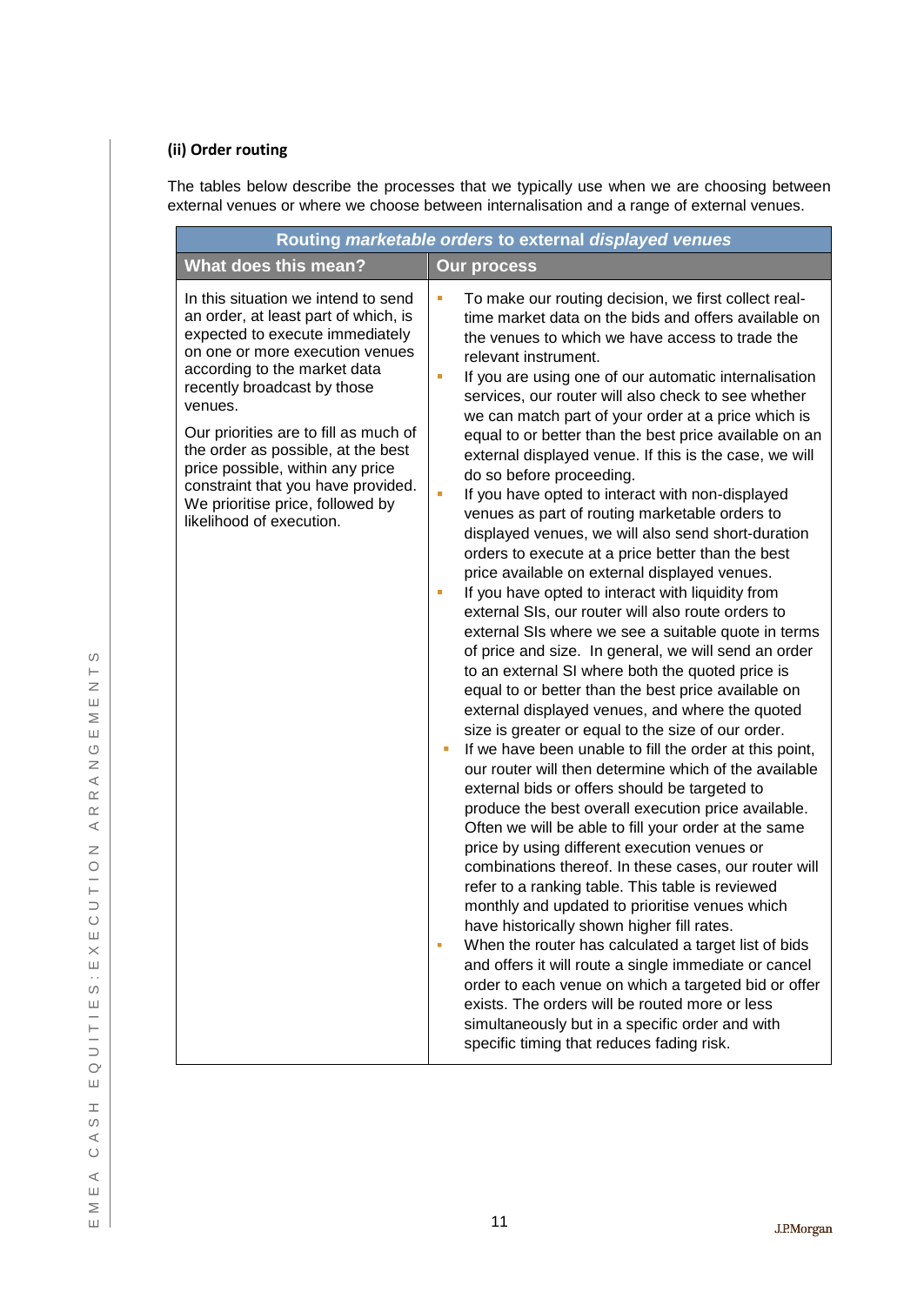| Routing non-marketable orders to external displayed venues                                                                                                                                                                                                                                                                                                                              |                                                                                                                                                                                                                                                                                                                                                                                                                                                                                                                                                                                                                                                                                                                                                                                                                                                                                                                                                                                                                                                                                                                                                                                       |  |  |  |  |  |
|-----------------------------------------------------------------------------------------------------------------------------------------------------------------------------------------------------------------------------------------------------------------------------------------------------------------------------------------------------------------------------------------|---------------------------------------------------------------------------------------------------------------------------------------------------------------------------------------------------------------------------------------------------------------------------------------------------------------------------------------------------------------------------------------------------------------------------------------------------------------------------------------------------------------------------------------------------------------------------------------------------------------------------------------------------------------------------------------------------------------------------------------------------------------------------------------------------------------------------------------------------------------------------------------------------------------------------------------------------------------------------------------------------------------------------------------------------------------------------------------------------------------------------------------------------------------------------------------|--|--|--|--|--|
| What does this mean?                                                                                                                                                                                                                                                                                                                                                                    | <b>Our process</b>                                                                                                                                                                                                                                                                                                                                                                                                                                                                                                                                                                                                                                                                                                                                                                                                                                                                                                                                                                                                                                                                                                                                                                    |  |  |  |  |  |
| In this situation, we are routing an order<br>which has a price constraint on it that is<br>expected to prevent it from executing<br>immediately given the prevailing market<br>data.<br>The intended execution price has already                                                                                                                                                       | (Non iceberg orders)<br>We estimate the future speed of progress<br>of the "queue" on the venue's order book<br>by examining the volume of trades that are<br>being reported. We estimate the queue<br>speed by security, trading venue and side                                                                                                                                                                                                                                                                                                                                                                                                                                                                                                                                                                                                                                                                                                                                                                                                                                                                                                                                      |  |  |  |  |  |
| been determined, so our priority is to<br>maximise the speed and likelihood of the<br>execution of the order at that price.                                                                                                                                                                                                                                                             | of book.<br>When the router receives a non-marketable<br>à,<br>order, it will examine the current depth of                                                                                                                                                                                                                                                                                                                                                                                                                                                                                                                                                                                                                                                                                                                                                                                                                                                                                                                                                                                                                                                                            |  |  |  |  |  |
| The displayed order-driven venues that we<br>use all operate on a price-time priority<br>basis. This means that those venues<br>operate what is, in effect, a queuing system<br>for non-marketable orders to be executed<br>against incoming marketable orders. Our<br>router uses a process designed to get<br>orders to the front of those queuing<br>mechanisms as quickly possible. | the queue on each of the order books of<br>the venues to which it can potentially send<br>the order.<br>ù.<br>With the above two pieces of information,<br>the router is able to estimate the time that it<br>should be expected to take (on average)<br>for any part of the order to be filled on any<br>of the venues to which it has access.<br>With this information, the router uses an<br>I.<br>algorithm to calculate the quantity that<br>should be distributed to each venue with<br>the goal of minimising the time expected to<br>fill the order.<br>When the allocation quantities have been<br>$\blacksquare$<br>calculated, the router will send day orders<br>to each venue at the price that has been<br>specified on the incoming order.<br>The result may be that the order is sent to<br>ш<br>single or multiple venues.<br>Once the router has placed its initial<br>Ű,<br>orders, it may move some or all of those<br>orders to other venues as new information<br>arrives.<br>If for any reason we do not have sufficient<br>$\blacksquare$<br>data to make the above assessment, we<br>will post the order to the primary market for<br>the relevant security. |  |  |  |  |  |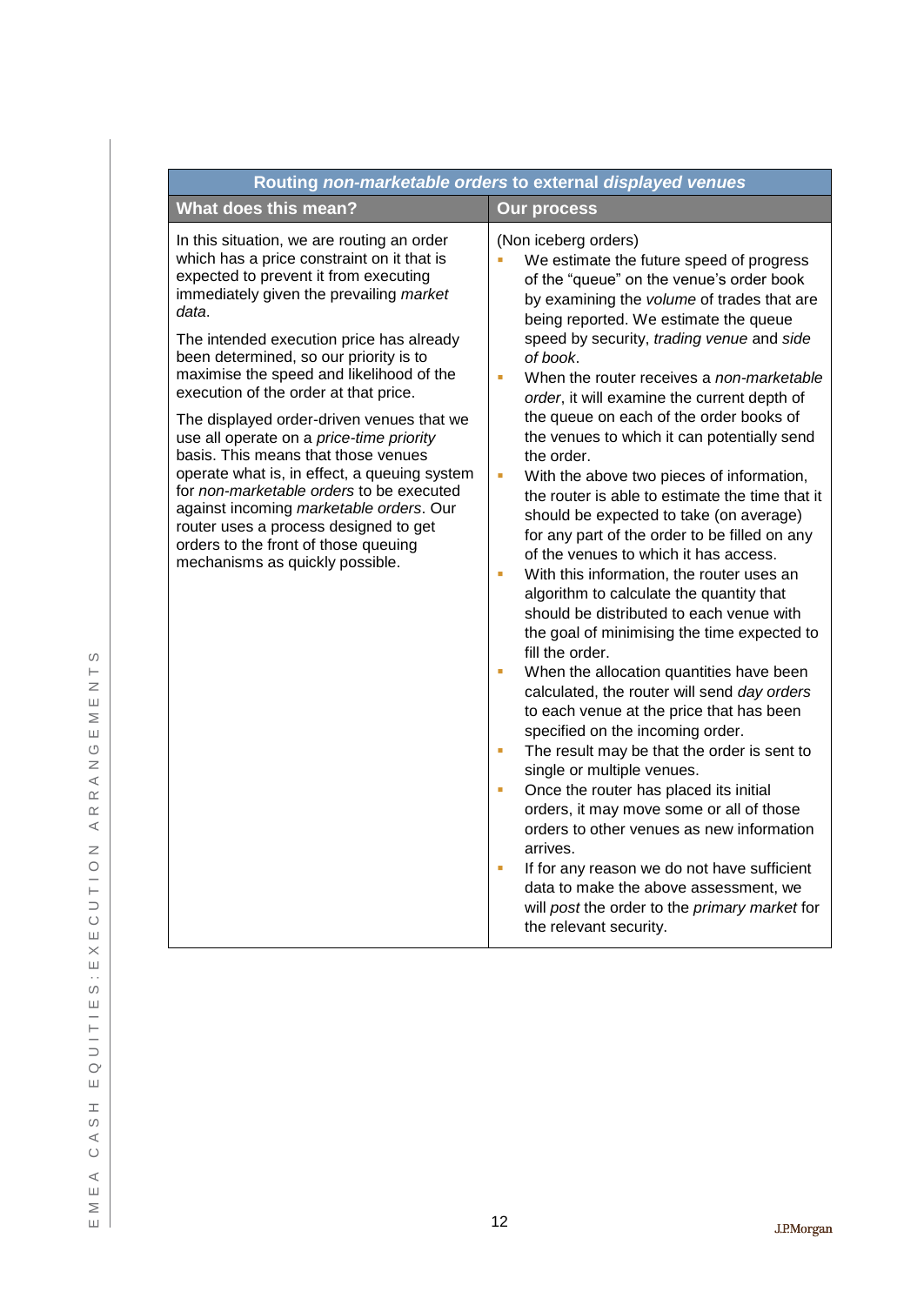|                                                                                                                                                                                                                                                                                                                                                                                                                                                                                                                                                                                                                                                                                                                               | Routing orders to non-displayed, periodic auction and other passive venues                                                                                                                                                                                                                                                                                                                                                                                                                                                                                                                                                                                                                                                                                                                                                                                                                                                                                                                                                                                                                                                                                                                                                                                                                                                                                                                                                                                                                                                                                                                                                                                                                                                               |
|-------------------------------------------------------------------------------------------------------------------------------------------------------------------------------------------------------------------------------------------------------------------------------------------------------------------------------------------------------------------------------------------------------------------------------------------------------------------------------------------------------------------------------------------------------------------------------------------------------------------------------------------------------------------------------------------------------------------------------|------------------------------------------------------------------------------------------------------------------------------------------------------------------------------------------------------------------------------------------------------------------------------------------------------------------------------------------------------------------------------------------------------------------------------------------------------------------------------------------------------------------------------------------------------------------------------------------------------------------------------------------------------------------------------------------------------------------------------------------------------------------------------------------------------------------------------------------------------------------------------------------------------------------------------------------------------------------------------------------------------------------------------------------------------------------------------------------------------------------------------------------------------------------------------------------------------------------------------------------------------------------------------------------------------------------------------------------------------------------------------------------------------------------------------------------------------------------------------------------------------------------------------------------------------------------------------------------------------------------------------------------------------------------------------------------------------------------------------------------|
| What does this mean?                                                                                                                                                                                                                                                                                                                                                                                                                                                                                                                                                                                                                                                                                                          | <b>Our process</b>                                                                                                                                                                                                                                                                                                                                                                                                                                                                                                                                                                                                                                                                                                                                                                                                                                                                                                                                                                                                                                                                                                                                                                                                                                                                                                                                                                                                                                                                                                                                                                                                                                                                                                                       |
| This routing process is usually used when<br>your instructions tell us that you want to<br>maximise your access to liquidity in certain<br>situations. The types of instruction that will<br>invoke this routing behaviour are described<br>in previous sections. We are usually<br>routing large orders which are not<br>appropriate to be routed directly to<br>conventional displayed venues.<br>Note that we also include our Continuous<br>Natural Access service within this selection<br>process.<br>Our main priority when routing in this mode<br>is to match as much of your order as<br>possible at the prevailing market prices (or<br>better) whilst ensuring that price<br>movements are minimised in doing so. | u,<br>These venues may not provide concrete<br>information as to available liquidity at the<br>time that we wish to route an order.<br>ù,<br>Our starting point for routing decisions is<br>therefore a historical analysis of our ability<br>to find liquidity on those venues. This<br>analysis provides us with a way to calculate<br>the average amount of time we should<br>expect to wait to get an order filled on the<br>non-displayed venues to which we have<br>access.<br>ù,<br>We introduce a bias to this process which<br>favours venues that exhibit fewer adverse<br>price movements before or after executions<br>are received. Note that this may result in a<br>bias towards our own internalisation<br>services.<br>An algorithm will calculate the quantities to<br>I.<br>distribute to each potential venue that are<br>expected to result in the best opportunity to<br>fill your order in the shortest space of time.<br>If and when we experience executions on<br>u,<br>those submitted orders, we will adjust our<br>historical analysis to reflect our most recent<br>experiences. That may result in a further re-<br>distribution of orders toward the venues that<br>are currently providing liquidity.<br>In addition to these executions, we also<br>ш<br>monitor executions on all submitted orders<br>across J.P Morgan's cash equities in an<br>attempt to improve the search process<br>further.<br>If you have a small order or as the balance<br>of your order becomes small it may not be<br>efficient to distribute it in this manner. In this<br>case, we will switch our approach, placing<br>your entire order on different venues<br>sequentially in the hope of finding a match<br>for it. |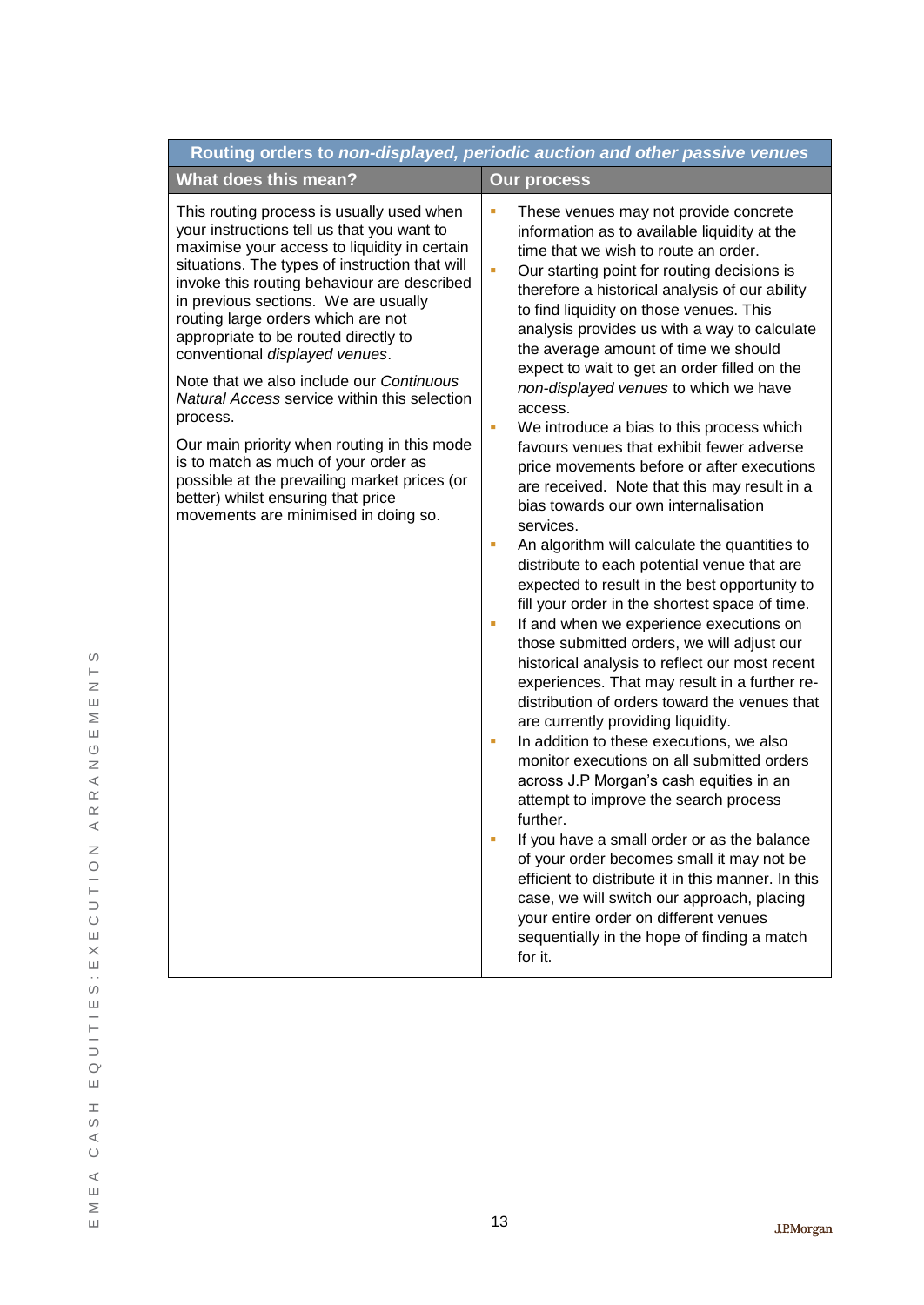| Routing to venues that support conditional orders                                                                                                                                                                                                                                                                                                                                                                                                           |                                                                                                                                                                                                                                                                                                                                                                                                              |  |
|-------------------------------------------------------------------------------------------------------------------------------------------------------------------------------------------------------------------------------------------------------------------------------------------------------------------------------------------------------------------------------------------------------------------------------------------------------------|--------------------------------------------------------------------------------------------------------------------------------------------------------------------------------------------------------------------------------------------------------------------------------------------------------------------------------------------------------------------------------------------------------------|--|
| What does this mean?                                                                                                                                                                                                                                                                                                                                                                                                                                        | <b>Our process</b>                                                                                                                                                                                                                                                                                                                                                                                           |  |
| Conditional orders are an order type sent<br>to a venue for the purposes of finding a<br>potential match with your order but without<br>initially committing to execute your order.<br>The venue itself must specifically support<br>conditional orders. When the venue<br>indicates a potential match with the<br>conditional order, it invites the submitter of<br>the conditional order to commit with a firm<br>order which will generate an execution. | <b>Routing of conditional orders: Because</b><br>conditional orders are not "firm", your<br>trading interest may be posted, at once, with<br>multiple venues (including our own<br>internalisation services), which support<br>conditional orders.<br>Routing of firm orders: We will route firm<br>orders to the first venue to respond with a<br>possible match to a previously sent<br>conditional order. |  |

## **Routing orders for the** *opening* **or** *closing auctions*

For the *opening auction*, we route an order directly to the *primary market* for the relevant security.

For the closing auction, clients can also choose to participate in our CloseX service, which provides clients with the opportunity to access J.P. Morgan liquidity during the closing auction that arises from committed principal trading interests that the firm has acquired in the course of facilitating client business. We may also match your order with another client's order - in this case your order will be brought onto a trading venue and your execution will be marked with the Market Identifier Code (MIC) of the relevant trading venue. CloseX executions occur at the primary closing auction price.

You may access CloseX through any of our algorithms that interact with the closing auction using a market order instruction or a limit order instruction if sufficiently marketable. If no liquidity is found in CloseX, the algorithm will then place your order in the primary closing auction according to your trading instructions. In this way, success in finding liquidity in CloseX will reduce the need to participate in the primary closing auction.

## **Routing orders to the Trade At Last session**

Following the closing auction, clients can also choose to route orders to the primary Trade At Last session (where available).

You may access Trade At Last through any of our algorithms that also interact with the closing auction, or by sending DMA orders during the Trade At Last session.

 $\circ$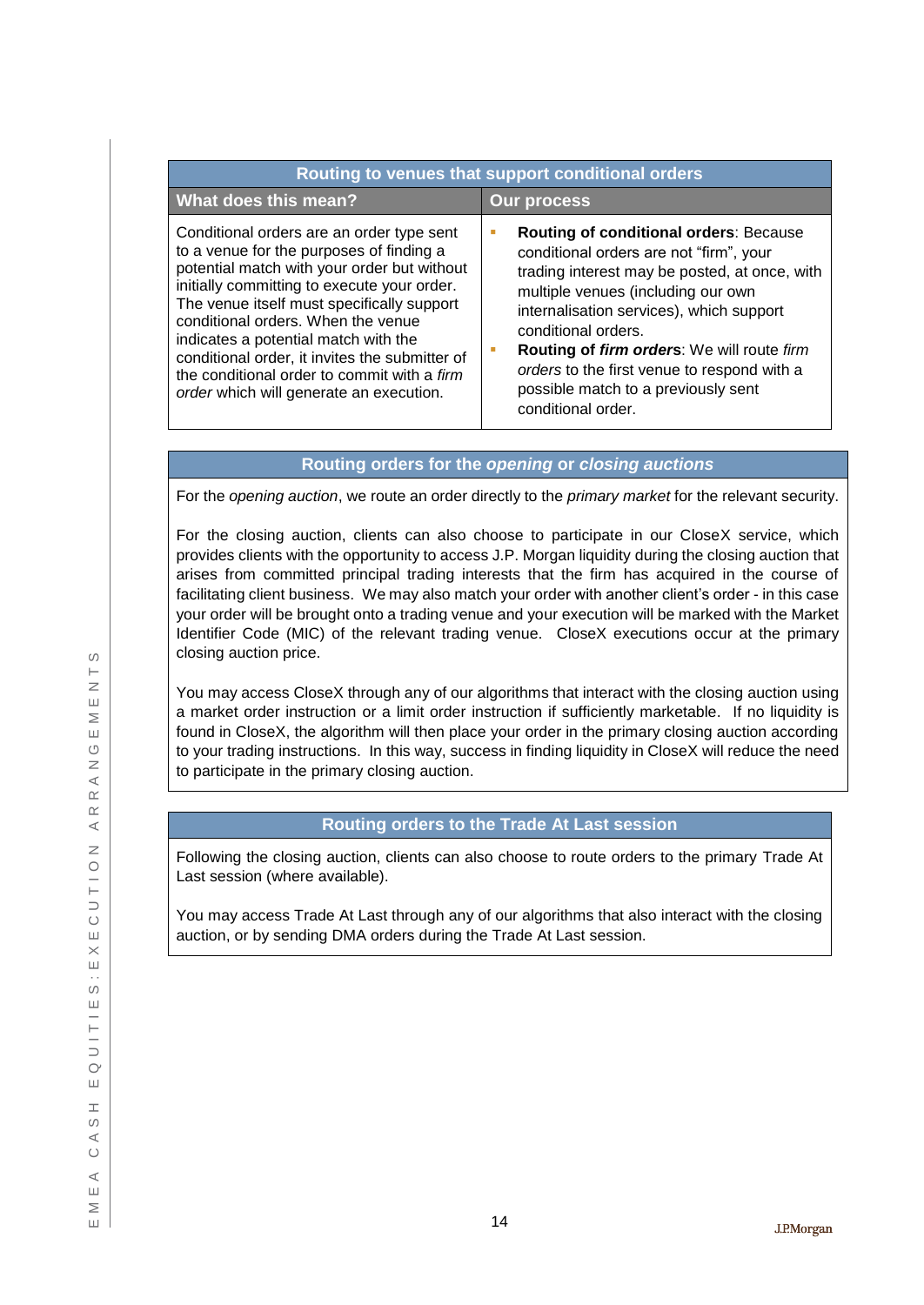## **(b) Order working practices**

When we work orders over a period of time on your behalf, we will use some or all of the practices described below. These practices will generate routing orders on your behalf and determine the type and parameters of those orders.

## **Order scheduling and distribution**

When we split up larger orders that you give us, we will generate smaller orders on your behalf according to the following processes. Note that we are obliged to avoid generating activity which might adversely affect the integrity of the market and this may constrain the implied schedule.

## **Time-based scheduling**

Orders that we receive from you to target a benchmark over a specific time period (such as *VWAP* or *TWAP*) will employ time-based scheduling.

For *TWAP* orders we will aim to execute your order at a consistent rate over the time period that you specify.

For *VWAP* orders, we will follow a schedule which aims to execute your order at a rate which is broadly in proportion to the rate at which we expect *addressable volume* to go through the market as a whole. This requires us to estimate the way in which trading *volumes* will be distributed in the market, between the time you ask us to begin executing the order, and the time that you want it to finish executing. Usually we will use automatic mathematical algorithms to do this. These algorithms will use observations of how the market and the relevant security have accumulated trading *volume* in the past, and on the day of execution itself, to estimate how *volume* will accumulate over the period relating to your order. In some cases, if you are using a *high-touch desk*, a trader may choose to deviate from the automatically generated schedule.

When we execute *VWAP* and *TWAP* orders according to a time schedule, we will do so by placing orders into the market which are of a size which is normal to be placed for the security in question. Note that this will limit the frequency with which we can place orders into the market and therefore the accuracy with which we can follow the intended schedule. As a result, larger orders can be expected to follow the schedule with greater accuracy than smaller orders.

## *Volume***-based scheduling**

*Volume* based scheduling will aim to schedule your order such that your order executes at a rate which represents a particular percentage of the actual *addressable volume* that goes through the market in that security. *Volume*-based scheduling will not aim to finish your order at any particular time other than that which is implied by the market *volume*.

**Note**: when we execute instructions according to a time or *volume*-*based* schedule, we consider that price is ultimately more important than speed of execution. In other words, if following the expected schedule rigorously may have a detrimental effect on the execution price, we may choose to slow down our rate of execution to protect your interests.

## **Discretionary scheduling for** *market impact* **and risk**

For some of the instructions that you may give us (please refer to the table in the previous section), we will use a level of discretion over the rate at which we progress our order. In these circumstances, we will try to balance the twin aims of reducing the uncertainty associated with your final execution price, whilst achieving a favourable price. In balancing these aims, we will take into account our understanding of your tolerances to take increased risk to achieve better average outcomes. Scheduling will be influenced by the volatility and the available liquidity of the relevant security.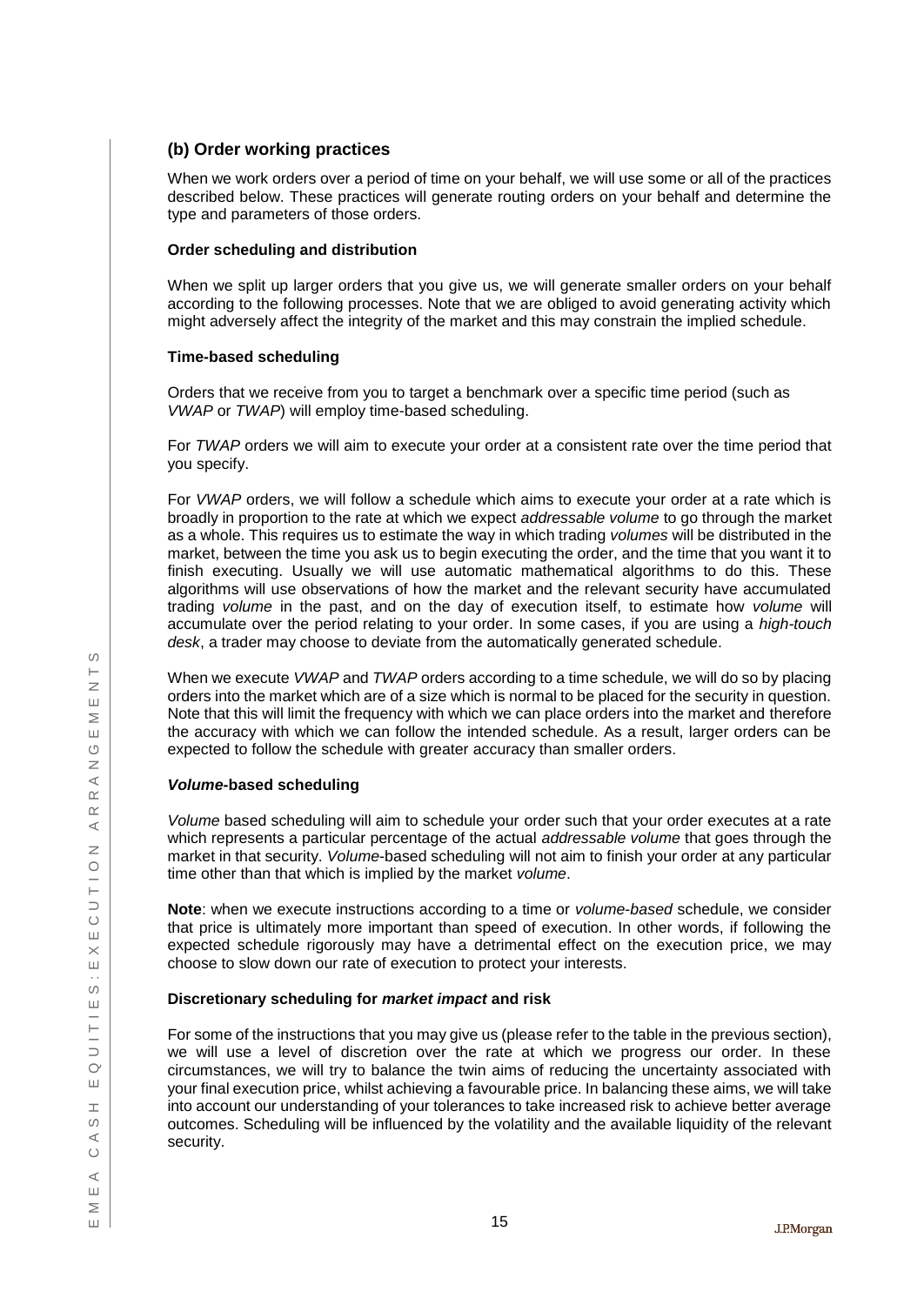### **Signal-based scheduling**

When the execution of your order involves the use of a trading algorithm, we may use signalbased scheduling to adjust the schedules produced on a time, *volume* or discretionary basis over small time periods. Signal-based scheduling will not alter the fundamental nature of these schedules; but will adjust the timing of orders that we submit on your behalf, within those schedules, to try to take advantage of better prices in the market. Where employed, signal- based scheduling uses a mathematical model to compare the recent returns of the security you are executing with the returns of the wider market to identify advantageous pricing.

#### **Pricing of orders and parameter setting**

When we generate orders to be routed into the market on your behalf we will set parameters on those orders with the objective of obtaining the best expected price. The processes described below relate to mathematical models used by our algorithms. If your order is executed manually, the trader may also set similar parameters according to their own judgement.

#### **Spread and short term price capture: setting of limit prices**

We will try to use a mixture of *marketable* (or aggressive) and non-marketable (or passive) orders when we execute on external displayed markets. *Non-marketable* orders offer the opportunity to receive a better price at the expense of taking some risk that the order will not be executed. A *marketable* order can be expected to be executed immediately; but removes the opportunity to receive a better price. Our processes will determine limit prices that will usually create a mixture of marketable and non-marketable limit orders whilst adhering to the constraints imposed by the relevant schedule. To do this we use a mathematical model which tries to determine if the expected outcome from placing a *non-marketable* order (including the possibility that it will not be executed at that price) is better than that of placing a *marketable order*.

#### **Fair value**

Fair value is a process that we may use to set the limit prices of larger orders placed into *nondisplayed venues*. This process will only be used when your order is being traded by an algorithm that has significant discretion to advance your order by executing in *non-displayed venues.*

The mathematical process is similar to that used for signal-based scheduling: rather than adjusting the timing of execution, though, fair value will simply place limit prices on non- displayed orders such that they will only execute within prices that the model determines as reasonable given recent *market data*.

## **Minimum acquisition quantity, minimum execution size**

Usually, *non-displayed venues* allow us to send a parameter (set in shares) which controls the size of execution that may be received. There are two standards in operation today: Minimum Acquisition Quantity (**MAQ**) and Minimum Execution Size (**MES**).

**MAQ**: when MAQ is used we may receive more than one simultaneous execution where the total number of shares executed is above the quantity specified.

**MES**: when MES is used, no individual execution may be smaller than the quantity specified. With limited exceptions, the venues that we use either support or allow us to use MES.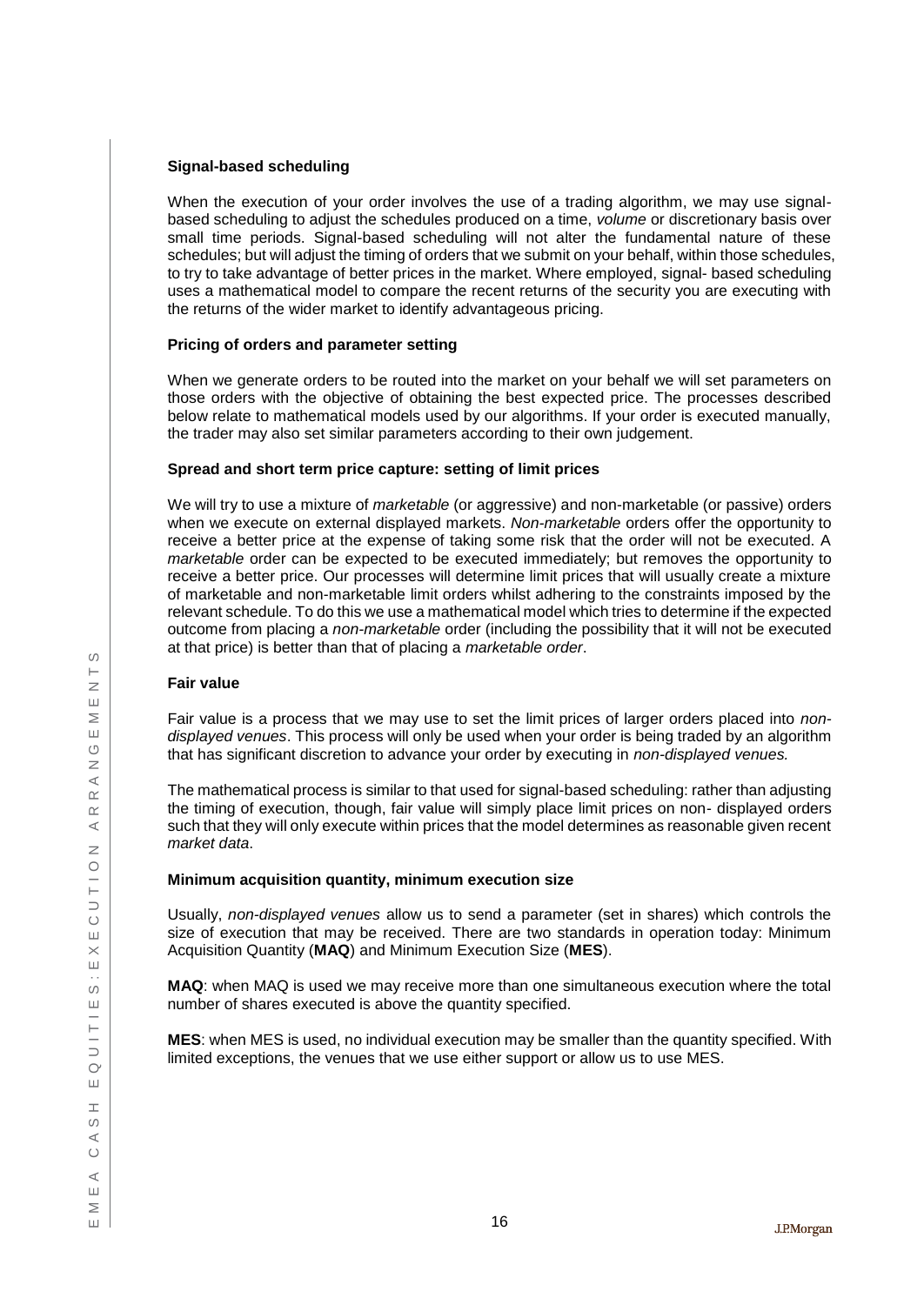# <span id="page-18-0"></span>**4. Common overlays and execution preferences**

This section deals with order-by-order or standing instructions, which you may give us, that will modify the way in which we execute the typical instructions that we have already described.

## **Overlays**

Overlays are instructions provided alongside your order that allow us to deviate from the standard behaviour for particular eventualities. We typically deal with two types of overlay. These will not be applied unless you request them:

"**Would in dark**": this overlay allows us to make exceptions to the trading schedule implied by your instructions if we are able to obtain liquidity from *non-displayed-venues* at any time. "**Would at price**": this is treated as a request to change your instruction to Get Done Within Limit (described above) if the market price is at, or more favourable than, the price that you specify.

## **Execution settings**

We offer a number of standard execution options as part of our service. The setting of these options can be arranged through your usual representative and will remain with us as a standing instruction.

If you select one of these options, it may naturally take precedence over the execution practices that we have previously described. By way of example; if you choose to exclude an execution venue that we access on your behalf, we will not access that venue although we will use the same process that we have described to access the remaining venues.

The standard settings that we list on the following page are those that are most commonly used; and all relate to how we interact with *execution venues*. For clients of our electronic trading service (Electronic Client Solutions, or ECS), we also offer the ability to customise the available trading strategies. For practical reasons we have not listed every such parameter that can be customised here. For the avoidance of doubt; such customisations (subject to cost) are equally available to every client.

## **General Venue Preferences**

| <b>General venue preference</b>                        |                                                                                                                                                                                                                         |  |
|--------------------------------------------------------|-------------------------------------------------------------------------------------------------------------------------------------------------------------------------------------------------------------------------|--|
| <b>Preference Name</b>                                 | <b>Purpose</b>                                                                                                                                                                                                          |  |
| Include / exclude venues                               | You may provide a list of venues that you would only like us<br>to include, or a list which you would specifically like us to<br>exclude                                                                                |  |
| Exclude Continuous service                             | You may choose whether to opt out of these services.                                                                                                                                                                    |  |
| Exclude Liquidity+ service                             |                                                                                                                                                                                                                         |  |
| Exclude CloseX service                                 |                                                                                                                                                                                                                         |  |
| Continuous scope.                                      | You may choose to restrict the range of principal trading<br>interests that may provide inventory through the service.<br>Please contact your usual J.P. Morgan representative to<br>discuss any specific requirements. |  |
| Include LiquidityComplete<br>Include Direct to Capital | You may choose whether to use our Liquidity Complete or<br>Direct to Capital services.                                                                                                                                  |  |
| MAQ / MES                                              | You may specify an MAQ / MES that you would like us to<br>adopt on your orders when we are accessing non-displayed<br>venues on your behalf                                                                             |  |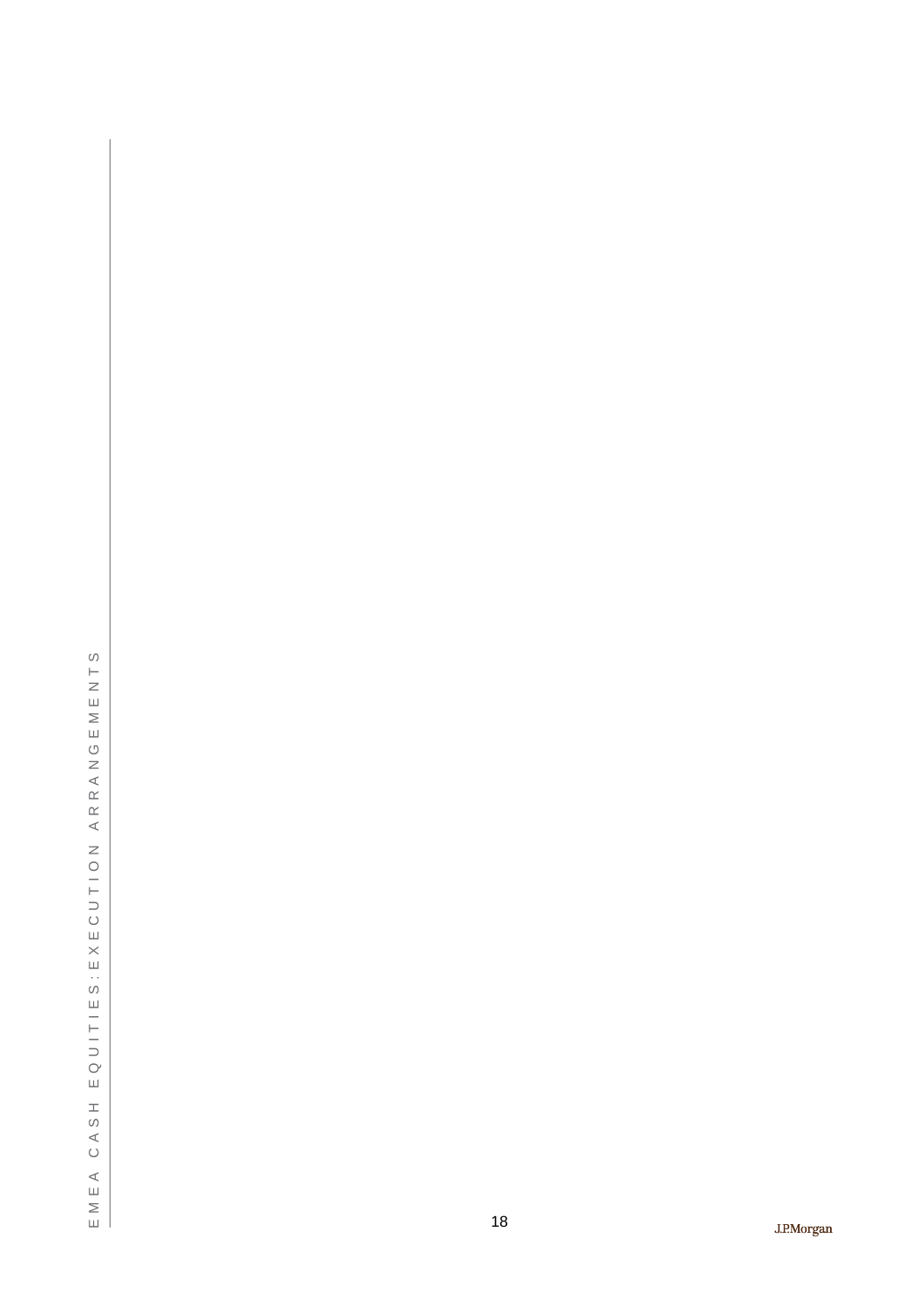# <span id="page-20-0"></span>**5. Appendix A – glossary of terms**

| <b>Term</b>                             | <b>Explanation</b>                                                                                                                                                                                                                                 |
|-----------------------------------------|----------------------------------------------------------------------------------------------------------------------------------------------------------------------------------------------------------------------------------------------------|
| Addressable volume                      | The sum of the shares executed in the market that are executed in a way<br>that we consider we could participate in. Typically we include / exclude the<br>following volumes:                                                                      |
|                                         | <b>Included</b>                                                                                                                                                                                                                                    |
|                                         | (a) Volume executed on the order book of the primary market.                                                                                                                                                                                       |
|                                         | (b) Shares executed on the displayed order books of Aquis, BATS, CHI-X<br>and Turquoise MTFs.                                                                                                                                                      |
|                                         | <b>Excluded</b>                                                                                                                                                                                                                                    |
|                                         | (a) Volume executed on-exchange but off-order book.                                                                                                                                                                                                |
|                                         | (b) Volume executed on an Over the Counter (OTC) basis.                                                                                                                                                                                            |
|                                         | (c) Volume executed on non-displayed order books.                                                                                                                                                                                                  |
| <b>Auction</b>                          | An order matching mechanism which receives multiple orders over a period<br>of time and then matches them at the end of that period according to an<br>algorithm operated by the relevant execution venue. As distinct from<br>continuous trading. |
| Best offer / best offer<br>price        | The lowest available offer price.                                                                                                                                                                                                                  |
| Bid price(s) / bid(s)                   | Obtained from the market data published by a displayed execution venue.<br>The prices at which participants are currently willing to buy securities.                                                                                               |
| <b>Best bid price</b>                   | The highest available bid price.                                                                                                                                                                                                                   |
| <b>Closing auction</b>                  | The final auction in the trading day of the relevant venue.                                                                                                                                                                                        |
| <b>Consolidated best</b><br>bid / offer | Also known as "EBBO" or the European Best Bid or Offer: The highest bid<br>price from a *range of venues. The lowest offer price from the same range<br>of venues.                                                                                 |
|                                         | * We use market data from the primary market together with that from the<br>displayed order books of Aquis, BATS, CHI-X and Turquoise.                                                                                                             |
| <b>Consolidated mid-</b><br>point       | The arithmetic average of the best bid and best offer prices.                                                                                                                                                                                      |
| <b>Continuous trading</b>               | A mechanism operated to match incoming orders with orders already on<br>the order book on a continuous basis.                                                                                                                                      |
| Day order                               | An order, which if not executed, will reside on the order book of the<br>relevant venue for the rest of the day on which it is sent.                                                                                                               |
| <b>Displayed venue</b>                  | A venue which operates by matching incoming orders with other orders;<br>and which publishes pre-trade market data to the market that shows the<br>prices of the orders resting on its order book.                                                 |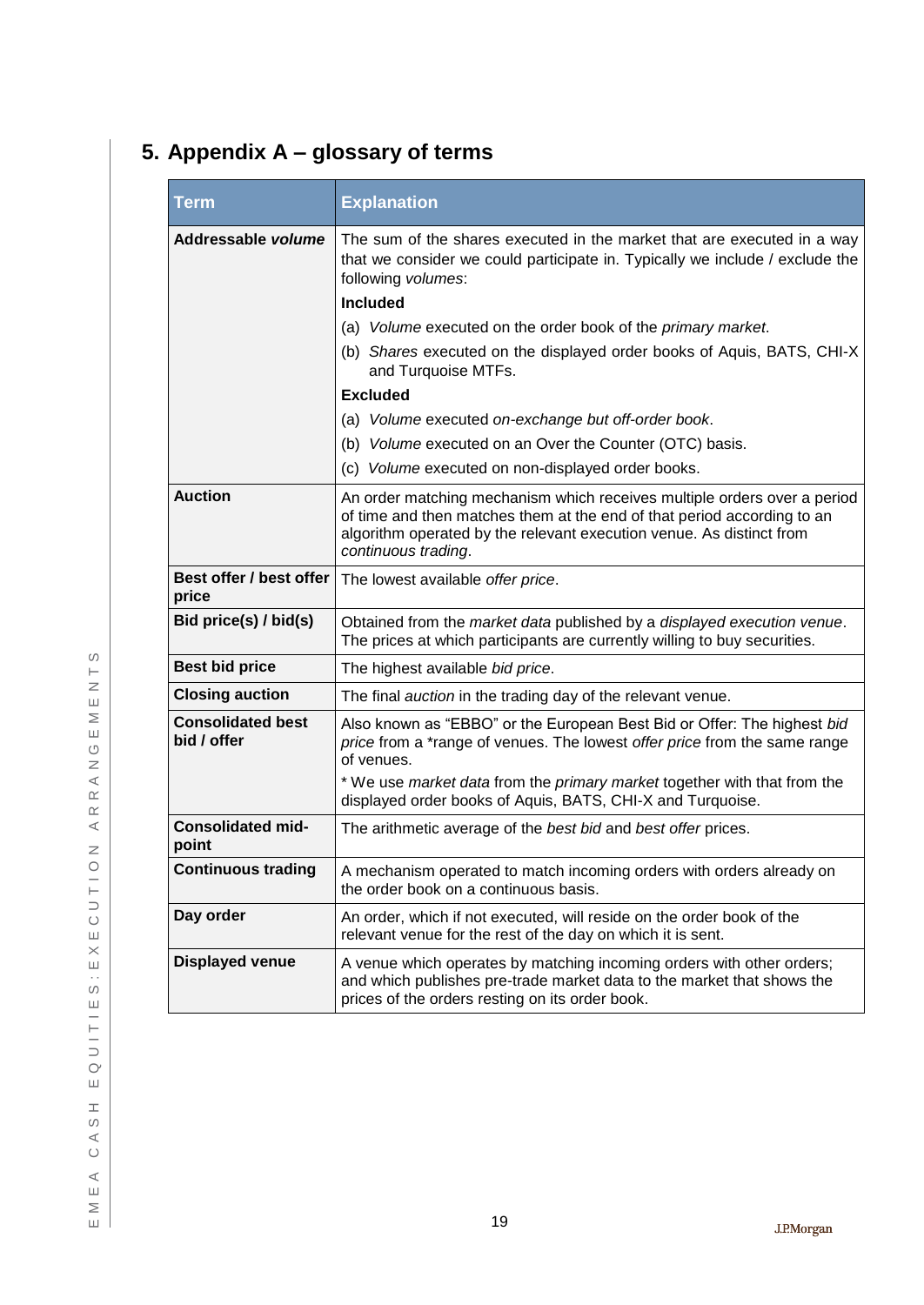| Term                              | <b>Explanation</b>                                                                                                                                                                                                                                                                            |
|-----------------------------------|-----------------------------------------------------------------------------------------------------------------------------------------------------------------------------------------------------------------------------------------------------------------------------------------------|
| <b>Equity like</b><br>instruments | Depositary receipts, exchange traded funds, certificates and other similar<br>instruments.                                                                                                                                                                                                    |
| <b>Execution venues</b>           | Includes trading venues, together with other entities with which we might<br>seek to match part of your order.                                                                                                                                                                                |
| <b>Firm order</b>                 | An order sent to an execution venue which may be immediately executed<br>by the relevant venue if a match is found.                                                                                                                                                                           |
| <b>High-touch desk</b>            | A non-electronic desk which will typically offer a higher level of interaction<br>with the client submitting the order, together with the ability to make<br>markets and to facilitate crosses between clients.                                                                               |
| <b>Market data</b>                | Information that is published in real time by a venue that informs<br>participants as to the contents of the order book (pre-trade data) and the<br>executions which have taken place (post-trade data).                                                                                      |
| <b>Market impact</b>              | Movement of the price of a security that may follow orders or transactions<br>in that security.                                                                                                                                                                                               |
| <b>Marketable order</b>           | Either an order which has no limit price or;                                                                                                                                                                                                                                                  |
|                                   | (a) an order to buy in which the limit price is greater than or equal to the best<br>offer price; or                                                                                                                                                                                          |
|                                   | (b) an order to sell in which the limit price is less than or equal to the best<br>bid price.                                                                                                                                                                                                 |
| <b>MIFIDII/MIFIR</b>              | Markets in Financial Instruments Directive 2 / Markets in Financial<br>Instruments Regulation                                                                                                                                                                                                 |
| Non-displayed venue               | A venue which does not provide any pre-trade market data. The execution<br>prices of such venues are usually derived from the bids / offers published by<br>displayed execution venues.                                                                                                       |
| Non-marketable<br>order           | An order with a limit price which does not meet the above criteria for a<br>marketable order.                                                                                                                                                                                                 |
| Offer price(s) /<br>offer(s)      | Obtained from the market data published by a displayed execution venue:<br>the prices at which participants are currently willing to sell securities.                                                                                                                                         |
| On exchange, off-<br>order book   | Describes trades, the price and size of which are negotiated outside of the<br>order book of a trading venue, but which are subsequently brought onto<br>that trading venue and subject to its rules.                                                                                         |
| <b>Other passive</b><br>venues    | In this venue, we include any other venue, including investment firms<br>acting as Systematic Internalisers in which it is potentially beneficial to<br>leave an order to wait for the opportunity to execute in better size or price<br>than might be expected on a conventional lit market. |
| <b>Participation rate</b>         | Expressed as a percentage of the addressable volume: either a minimum,<br>maximum or target rate of progress for an order.                                                                                                                                                                    |
| <b>Periodic auction</b><br>venue  | A venue that is pre-trade transparent but that operates a series of discrete<br>auctions throughout the day and can be used for passive execution.                                                                                                                                            |
| Post / posting                    | To submit a non-marketable day order which will reside on the order book<br>of the relevant venue until such time as it is executed, cancelled or the day<br>ends.                                                                                                                            |